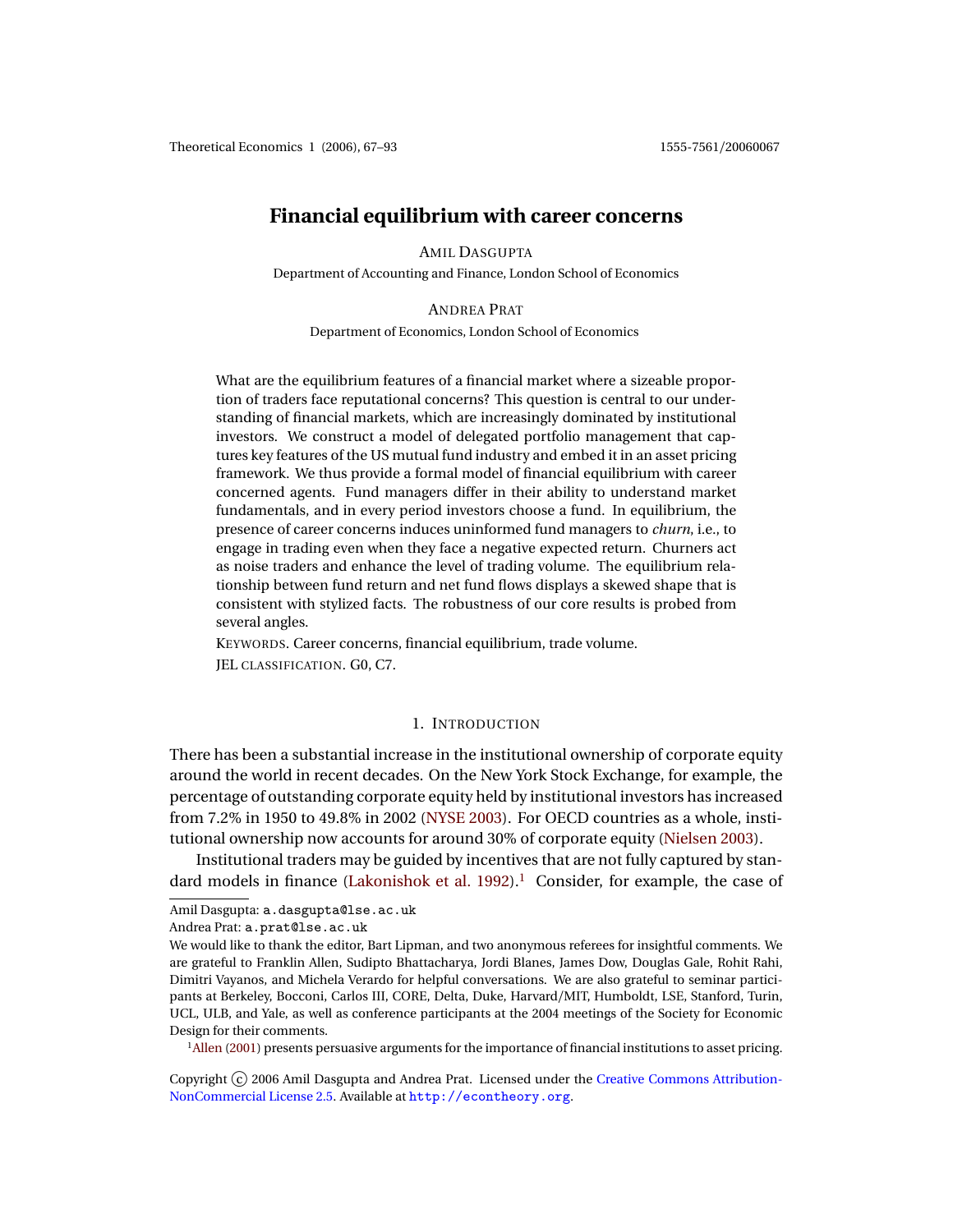<span id="page-1-6"></span>US mutual funds, which make up a significant proportion of institutional investors in equity markets.[2](#page-1-0) Because of SEC regulations, most mutual funds charge fees that are independent of performance.[3](#page-1-1) Their revenue depends only on the amount of assets that investors choose to entrust to them. At the same time, there is a substantial amount of empirical evidence that investors shift their money towards funds that have performed well in the recent past creating a "flow-performance" relationship [\(Ippolito](#page-25-0) [1992](#page-25-0) and [Chevalier and Ellison](#page-24-1) [1997\)](#page-24-1). Funds have implicit incentives to "impress investors" in the current period in order to retain their investor base and attract new business in future periods. Indeed, Chevalier and Ellison present evidence that funds alter their behavior in response to such implicit incentives.<sup>[4](#page-1-2)</sup> Given the size of the mutual fund industry, such behavior is likely to affect prices and quantities in financial markets. In this paper, we consider the theoretical implications of the situation just described. In particular, we ask: What are the equilibrium features of a financial market in which a sizeable proportion of traders face implicit incentives of the kind that drive US mutual funds?

As a starting point, we draw upon the burgeoning theoretical literature on career concerns for experts (e.g. [Holmström and Ricart i Costa](#page-25-1) [1986,](#page-25-1) [Scharfstein and Stein](#page-26-3) [1990,](#page-26-3) [Prendergast and Stole](#page-26-4) [1996,](#page-26-4) and [Ottaviani and Sørensen](#page-26-5) [2006\)](#page-26-5). An expert is an agent whose type determines his ability to understand the state of the world. This differs from "classical career concerns" [\(Holmström](#page-25-2) [1999\)](#page-25-2) in which the agent's type determines his ability to exert effort. Expert models are particularly suited to analyze agency relationships in financial setups, in which the key driver appears to be the ability to pick the right portfolio rather than pure effort exertion. Some expert models have been used to analyze precisely such settings. For example, [Scharfstein and Stein](#page-26-3) [\(1990\)](#page-26-3) develop an agency theoretic model in which experts mimic the decisions of other experts due to career concerns. However, that paper, and other such applications, consider only partial equilibrium analysis in which prices are fixed.

The main contribution of this paper is to develop a financial equilibrium model in which prices are determined endogenously by the behavior of experts with reputational concerns.[5](#page-1-3) This enables us to examine the effects of career concerned behavior on financial market variables.[6](#page-1-4)

In our model there are four classes of agents: *investors* who cannot trade directly, *fund managers* who trade on behalf of investors, *noise traders* who trade for unmodelled liquidity reasons, and uninformed traders who act as *market makers*. It is a dynamic model: in every period the investors select among available fund managers. Fund man-agers face career concerns, which are the driving force behind our results.<sup>[7](#page-1-5)</sup>

<span id="page-1-0"></span><sup>2</sup>Around 37% of equity held by institutions in 2002 was held by mutual funds; this number does not include state and private pension funds [\(NYSE](#page-26-0) [2003\)](#page-26-0).

<span id="page-1-2"></span><span id="page-1-1"></span><sup>3</sup>See [Elton et al.](#page-25-3) [\(2003\)](#page-25-3) for details. Only 1.7% of US mutual funds charged incentive fees in 1999.

<sup>4</sup>[Lakonishok et al.](#page-26-6) [\(1991\)](#page-26-6) present evidence of related "window dressing" behavior by pension fund managers.

<span id="page-1-4"></span><span id="page-1-3"></span><sup>5</sup>We survey the related literature on asset pricing and agency problems below.

<sup>&</sup>lt;sup>6</sup>It also enables us to examine whether career concerns can persist in a setting where prices play both informational and allocational roles.

<span id="page-1-5"></span><sup>7</sup>For tractability, we abstract from agency problems between the fund company and the fund manager,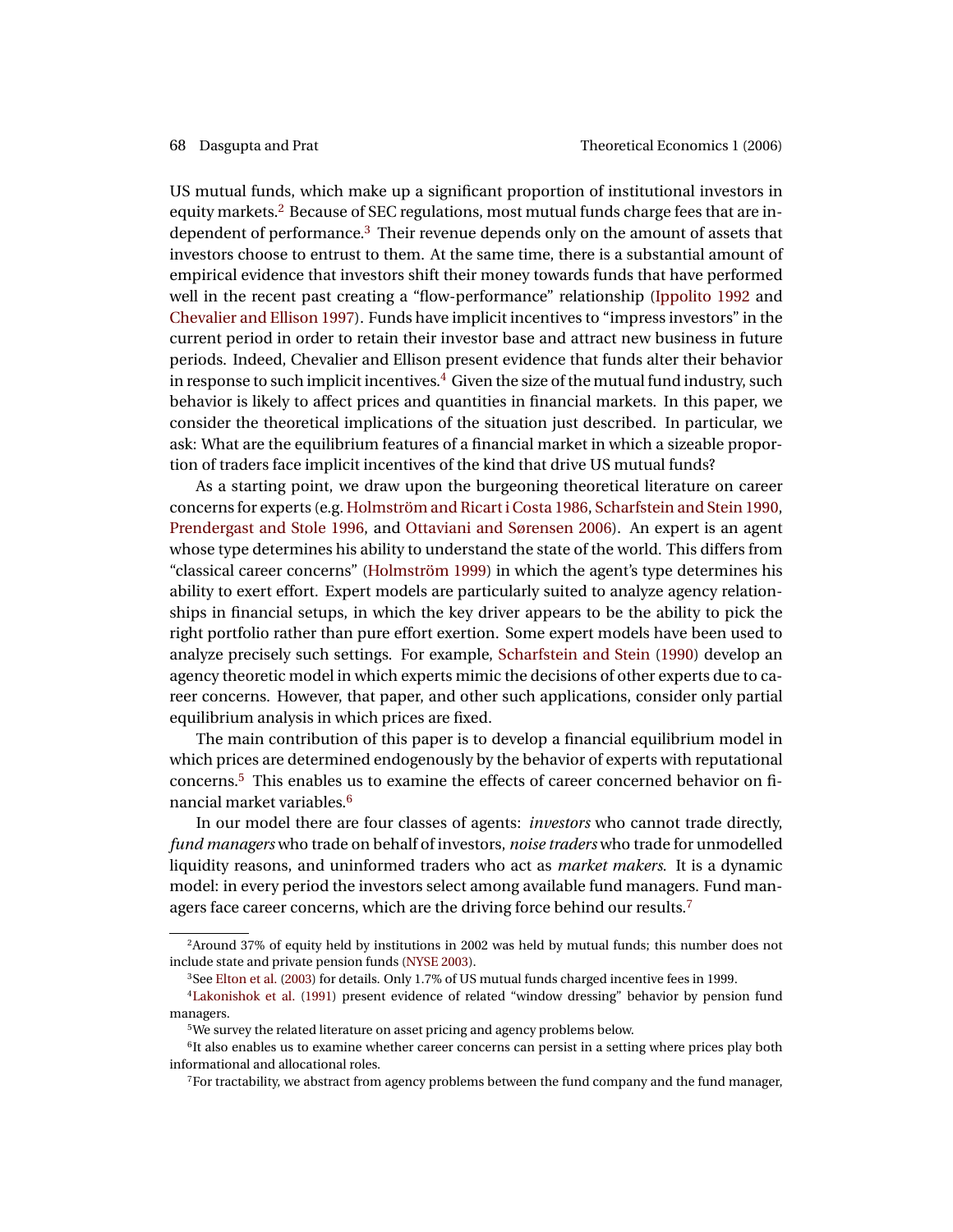<span id="page-2-0"></span>In the baseline model, the form of the payment from the investor to the fund manager is exogenously given and places little or no weight on performance. As discussed above, this assumption applies by and large to US mutual funds. This allows us to make our main points in a simple, tractable model. Later in the paper we show that the results are still valid in an environment with endogenous contracting.

There are two periods. In each period there is a market for a risky asset, which is liquidated at the end of the period. In the beginning of the first period, investors entrust a fund manager with a sum of money. The fund manager trades on their behalf, and at the end of the period the investors observe the return obtained by the manager. At the beginning of the second period the investors can choose to retain the current fund manager or to replace him with a new one. Again, the fund manager trades on behalf of the investors.

Fund managers are characterized by their ability to observe market fundamentals. A good fund manager is more likely to learn the liquidation value of the asset before the asset is liquidated. In equilibrium investors can attempt to infer the ability of their fund manager from the outcome of trading.

The rest of the market is made of noise traders who trade for exogenous liquidity reasons (see, for example, [Grossman and Stiglitz](#page-25-4) [1980\)](#page-25-4) and a large number of uninformed traders who act as market makers. Market makers post bid and ask prices. As market makers are rational, there may be an endogenous bid-ask spread to account for adverse selection.

The main findings are as follows.

- 1. *Without career concerns, fund managers trade if and only if they possess valuable private information*. As a benchmark case, suppose that the fund manager has no career concerns, because the decision to replace or retain him is exogenous. Then we show that informed managers trade but uninformed managers do not. Informed managers trade because they can make profits in the presence of noise traders. Such trade by informed managers leads to a strictly positive bidask spread, which, in turn, implies that trading without information is a negative expected utility gamble. Thus, uninformed managers do not trade.
- 2. *With career concerns, young fund managers trade regardless of whether they possess information or not*. If the decision to replace or retain the fund manager is endogenous, there exists a *churning equilibrium* in which a young manager always trades. If he is informed, he trades correctly. If not, he churns, that is, he buys or sells at random. If an uninformed young manager does not churn, he signals his lack of information and gets replaced in the following period.
- 3. *Churning enhances trading volume*. The trading volume is higher in the churning equilibrium than it is in the equilibrium of the model without career concerns:

such as those documented by [Chevalier and Ellison](#page-24-2) [\(1999\)](#page-24-2). In our set-up, the fund manager and the fund company are the same entity: the terms fund manager and mutual fund can be (and are) used interchangeably.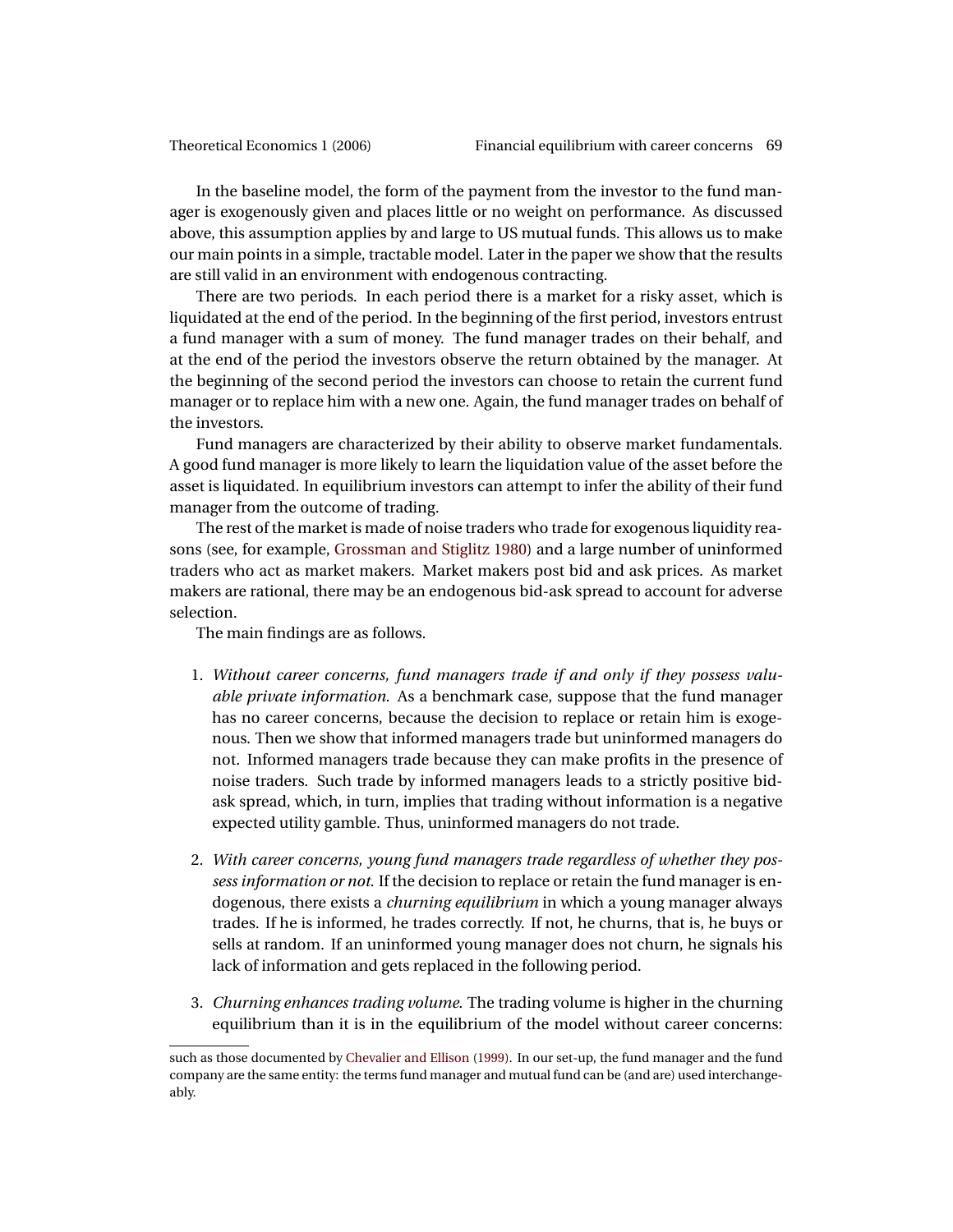<span id="page-3-1"></span>all young fund managers and all informed old managers engage in trading. The effect on trading volume is highest when there are very few informed managers: in such a market, trading volume is lowest in the case without career concerns (because only informed managers trade), leading to the largest relative increase due to churning. Below, we examine the existing literature and argue that this finding contributes towards a potential solution to the "trade volume puzzle."

4. *The endogenous compensation function is skewed against average performers*. In the churning equilibrium, achieving an average return (as a result of non-trading) is as bad as achieving a negative return (as a result of a wrong trade). Both outcomes signal poor information and lead to the manager being replaced. Instead a positive outcome ensures that the manager is kept. The endogenous incentive structure is such the implicit compensation of an average performer is closer to that of an under-performer than to that of an over-performer.

While our model is special, the intuition is general. If bad agents have less useful private information than good agents, their expectations of fundamentals are less likely to deviate from the market expectation (the technical conditions for this to be true are examined in [Section 3\)](#page-15-0). Hence, bad agents are less likely to benefit by trading, and in equilibrium lack of trade must carry a reputational cost. This in turn creates an incentive for fund managers to take excessive risk. An uninformed manager prefers randomizing over performance rather than getting stuck with an average outcome. Both the shape of the implicit compensation function and the risk-taking behavior are consistent with the findings of [Chevalier and El](#page-24-1)[lison](#page-24-1) [\(1997\)](#page-24-1). Their empirical flow-performance relationship displays convexity, and, as a consequence, recently established funds face a measurable incentive to increase the variance of performance.

It is useful to place the present contribution in the context of the literature on the trade volume puzzle. Any attempt to model financial trading faces the mighty obstacle of no-trade theorems.<sup>[8](#page-3-0)</sup> Under general conditions, the arrival of new private information cannot generate trade among rational traders. The intuition is related to Akerlof's lemons problem. A trader who shows willingness to buy (sell) a given asset signals that he has private information indicating that the asset is worth more (less) than its market price. In equilibrium, this adverse selection problem results in zero trading. To get around the no-trade issue, the finance literature, beginning with [Grossman and Stiglitz](#page-25-4) [\(1980\)](#page-25-4), has assumed the presence of noise trading. Noise traders are agents who must sell or buy because something has changed in their personal situation. For instance they are compelled by unforeseen circumstances to generate or utilize liquidity (hence, noise traders are sometimes referred to as liquidity traders) or they need to buy particular securities to hedge against new risks. The presence of noise traders reduces adverse selection and allows for trade by informed speculators.

However, noise trading theories have come under increasing attack for their perceived inability to explain the order of magnitude of financial trade. While no conclusive

<span id="page-3-0"></span><sup>&</sup>lt;sup>8</sup>See [Brunnermeier](#page-24-3) [\(2000\)](#page-24-3) for an overview of the topic and for further references.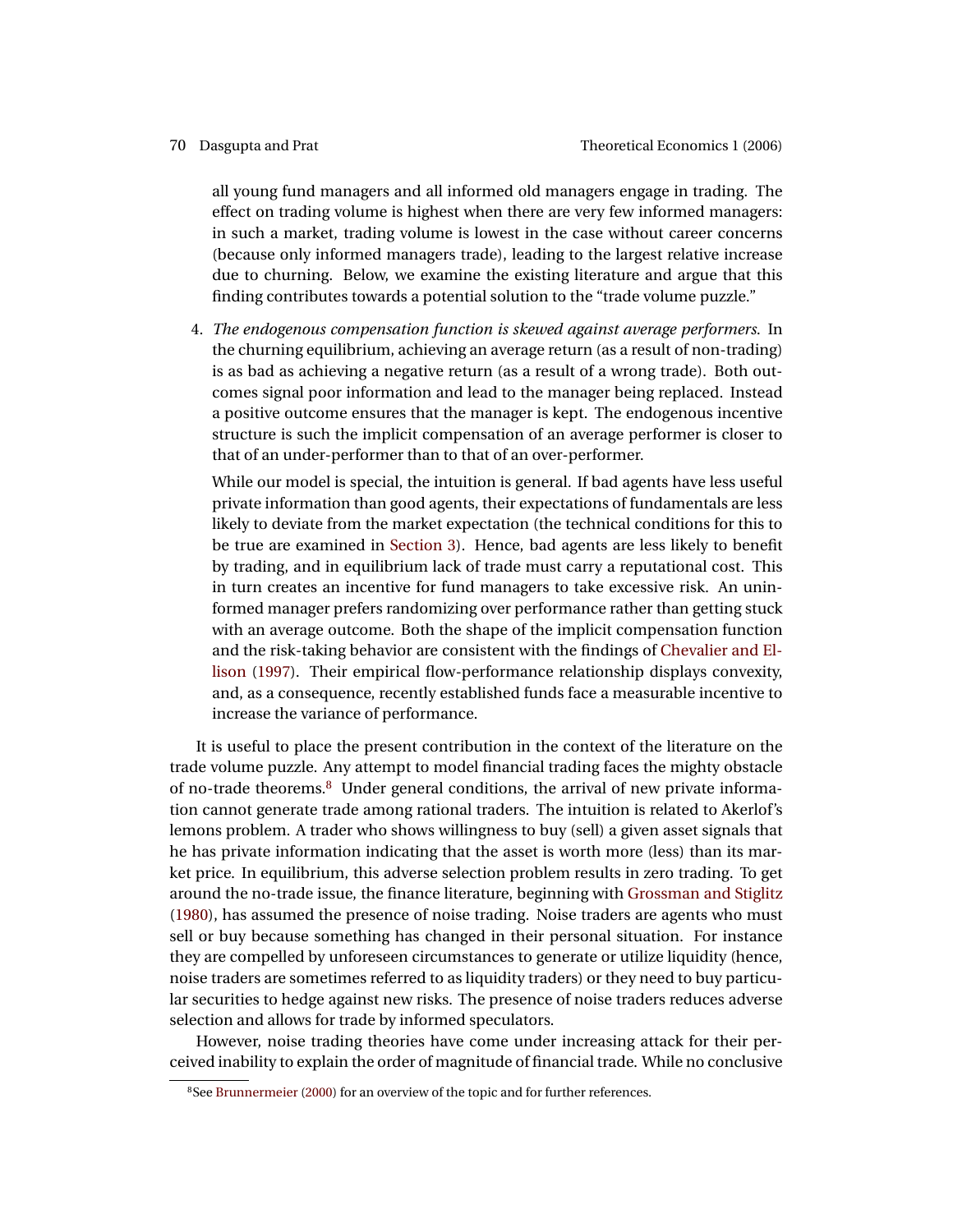<span id="page-4-1"></span>evidence is available, many scholars are reluctant to accept that the trading volumes observed on modern stock markets (over \$10 trillion in 2002 on the New York Stock Exchange) can be explained by the kind of exogenous events that drive noise trading [\(Glaser and Weber](#page-25-5) [2003\)](#page-25-5). [\(De Bondt and Thaler](#page-25-6) [1995,](#page-25-6) p. 392) go as far as to say that the high trade volume observed in financial markets "is perhaps the single most embarrassing fact to the standard finance paradigm". One solution to the trading volume puzzle is to abandon the rational paradigm, for instance by allowing for overconfidence (e.g. [Kyle and Wang](#page-25-7) [1997](#page-25-7) and [Glaser and Weber](#page-25-5) [2003\)](#page-25-5). Our paper provides an alternative solution. We show that the presence of implicit incentives similar to those faced by US mutual funds can lead to excessive trading by institutions and thus enhance the volume of trade in financial markets. Moreover, the model yields testable implications, which are discussed in the conclusion.

Our core results are derived in the simplest possible setting. We probe the robustness of our conclusions by extending the analysis in several directions. First, we show that any putative equilibria of our game in which churning does not occur must be perverse: in these equilibria, investors must punish managers for obtaining high returns on their behalf.

Second, we extend our analysis to incorporate a richer information structure. We show that a necessary and sufficient condition for churning to occur is that a good fund manager is more likely than a bad fund manager to receive a signal about the liquidation value of the asset. If that mild condition is satisfied, there is a strict reputational cost of not trading. In equilibrium, a fund manager who has received an uninformative signal prefers churning to not trading.

Finally, we incorporate endogenous short-term contracts, which allow for payment contingent on current performance but not payment contingent on future performance. We show that, as long as the proportion of informed managers is small enough, the optimal contract is not contingent on performance and thus churning persists.

Our paper is closely linked to the pioneering work of [Dow and Gorton](#page-25-8) [\(1997\)](#page-25-8). They embed a moral hazard problem between investors and their fund managers into an asset pricing model and show that under the optimal contract fund managers have an incentive to trade even when they have no private information, that is, they churn. In their model, some uninformed traders are motivated by the desire to hedge against risks that arise with exogenous probability. In equilibrium, the presence of an agency problem may generate a high trade volume even in the presence of a small hedging component.[9](#page-4-0) While Dow and Gorton consider a static model with complete contracts, we focus on a dynamic model with incomplete contracts, which is perhaps a better representation of the mutual fund industry. As a consequence, we are able to study phenomena of practical interest, such as the endogenous incentive structure faced by fund managers (the equilibrium flow-performance relationship) and the relationship between churning and seniority. We are also able to show the optimality of non-contingent pay for fund management companies, which is a common feature of the mutual fund industry in the US and elsewhere.

<span id="page-4-0"></span><sup>9</sup>For further discussion of Dow and Gorton's results, see [Bhattacharya](#page-24-4) [\(2002\)](#page-24-4).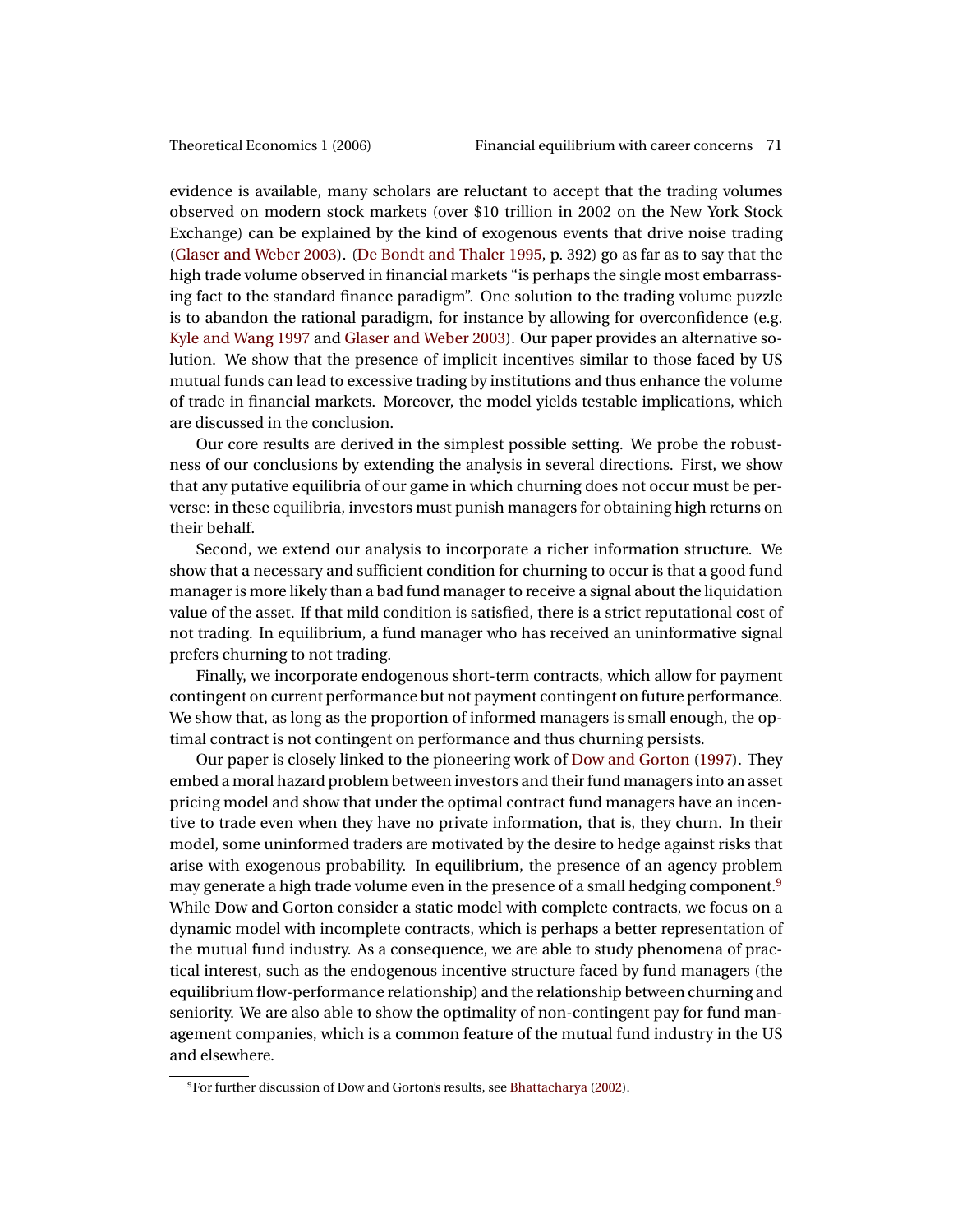<span id="page-5-0"></span>In a related paper, [Allen and Gorton](#page-24-5) [\(1993\)](#page-24-5) present a model in which prices can diverge from fundamentals due to churning by portfolio managers. In their model, bad fund managers buy bubble stocks at prices above their known liquidation value in the hope of reselling them before they die—at even higher prices—to other bad fund managers. Their behavior is the result of an option-like payoff structure under which profits are shared with managers but losses are not. Churning thus creates the possibility of short-term speculative profits. In contrast, in our setting, churning occurs under a flat fee structure due to reputational concerns over the life of the fund.

An earlier paper by [Trueman](#page-26-7) [\(1988\)](#page-26-7) considers a delegated portfolio management model in which the fund manager's ability is unknown. Compensation depends on performance and on the posterior belief on the fund's manager ability. Trueman shows that there is a churning equilibrium in which uninformed fund managers trade. Our paper differs in two respects. First, Trueman assumes that the fund manager's future compensation depends on his posterior in an exogenously given way. Instead in our model, future compensation depends on the investor's retention decision, which is endogenous. Second, Trueman considers a partial equilibrium model (and therefore cannot discuss trade volume) while we take into account the feedback that the fund manager's trade has on the asset market.

In a recent study of active management, [Berk and Green](#page-24-6) [\(2004\)](#page-24-6) present a model with symmetric information, learning, and diminishing returns to fund size that replicates several features of the data, including the flow-performance relationship. Berk and Green consider a partial equilibrium framework. Hence, unlike us, they do not focus on prices and volume. While our goals are different, our results overlap with theirs in providing an alternative explanation for the flow-performance relationship (based on career concerns). It is worth noting that, in examining the financial equilibrium impact of institutional trading, we do not attempt to match another aspect of the data—the lack of performance persistence—that is captured by Berk and Green. It would be interesting, though beyond the scope of the current exercise, to incorporate diminishing returns to scale (as in [Berk and Green](#page-24-6) [\(2004\)](#page-24-6)) in a general equilibrium framework (such as ours) to match the data along a further dimension.

Finally, our paper bears a general connection to a number of recent papers examining the asset pricing implications of delegated portfolio management, some of which we survey here. [Cuoco and Kaniel](#page-24-7) [\(2001\)](#page-24-7) show that exogenously specified performance fees can have significant asset pricing implications. Symmetric and asymmetric fees induce different effects. [Dasgupta and Prat](#page-25-9) [\(2005\)](#page-25-9) show that the presence of career concerns can diminish the ability of a financial market to aggregate information over time and can lead to information cascades and systematic mispricing. [Gümbel](#page-25-10) [\(2005\)](#page-25-10) develops a model in which agency problems arising out of delegated portfolio management lead to short-termism by fund managers, which in turn can have implications on asset prices. [Vayanos](#page-26-8) [\(2003\)](#page-26-8) considers the implications of delegation incentives on liquidity premia in financial markets.

The rest of the paper is organized as follows. The following section develops the simplest model which is sufficient to generate our main results. [Section 3](#page-15-0) extends the baseline model in various directions. [Section 4](#page-20-0) concludes.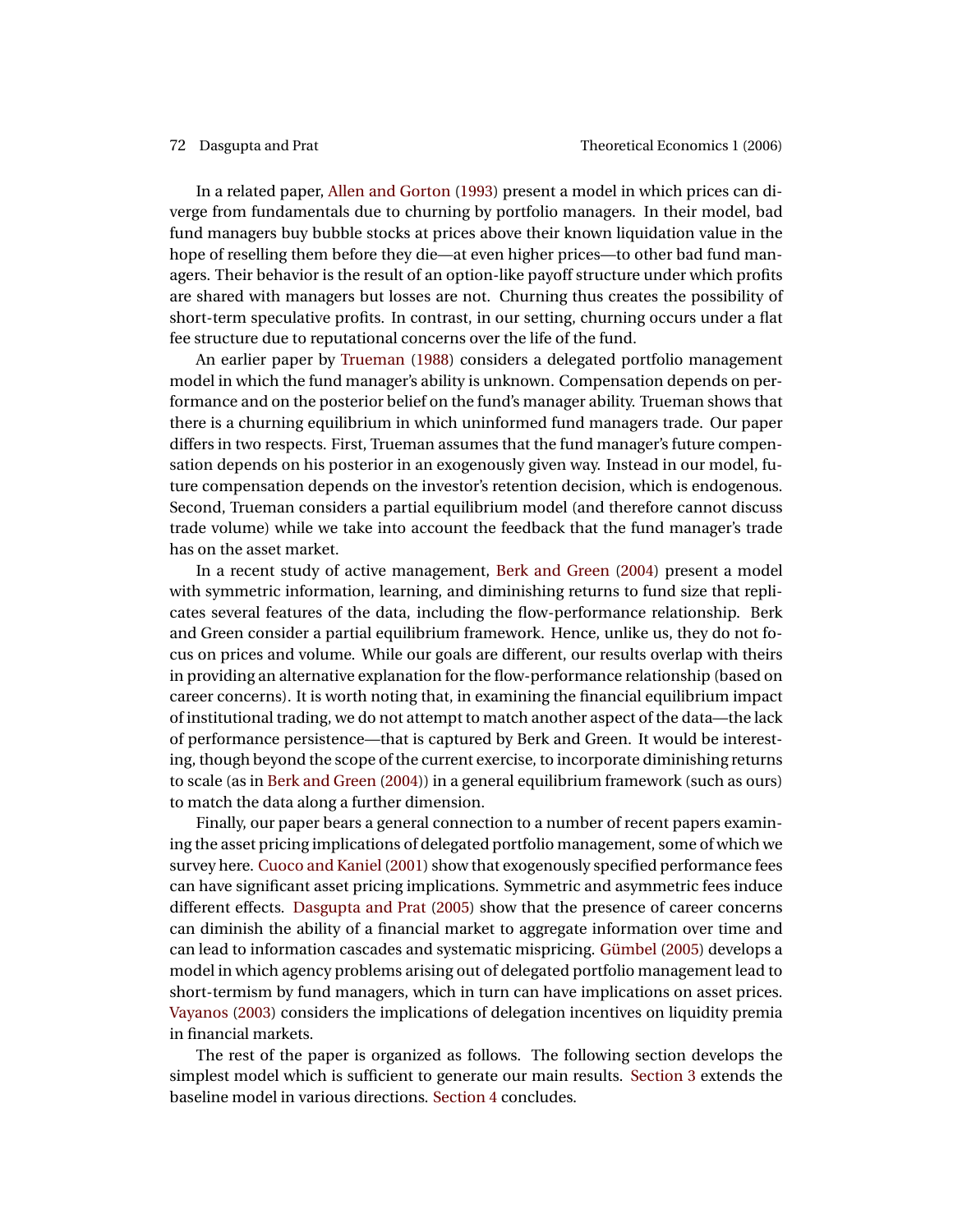### 2. THE BASELINE CASE

<span id="page-6-3"></span>To present the essence of our results, we begin by discussing a simple baseline model. The main assumptions are: (1) contracts are exogenously given, and (2) a good manager has perfect information while a bad manager has no information. These assumptions are made for analytical convenience and are relaxed in [Section 3.](#page-15-0)

### 2.1 *Model*

Consider an economy with two periods,  $t = 1, 2$ . There is a single risk-neutral principal (investor) and a large pool of ex ante identical risk-neutral agents (fund-managers). One of these is hired at random at *t* = 1 to trade for the principal. At the end of the period, the principal may retain the agent or hire a new one at random from the pool. The agent can be of two types:  $\theta \in \{b, g\}$  with probabilities  $1 - \gamma$  and  $\gamma$  respectively. The type of any given agent is unknown to both the principal and the agent, and remains fixed for the duration of the game.

At each time period *t*, there is exactly one risky asset with liquidation value  $v_t \in$ {0, 1}; each value occurs with probability  $\frac{1}{2}$ . The payoff  $v_t$  is realized at the end of each period and is independent across periods. The agent's type *θ* and the asset payoff *v<sup>t</sup>* are independent.[10](#page-6-0)

In each period *t*, the fund manager submits a market order  $a_t \in A = \{0, \emptyset, 1\}$ , where 0 stands for "sell one unit at highest available price", 1 stands for "buy one unit at lowest available price", and  $\emptyset$ , the empty set, represents lack of activity.

At the end of each period, the principal and the market can observe the net return obtained by the agent. After such observation, the principal decides whether to retain or fire the fund manager. The retention decision of the investor is observed by the mar- $ket.11$  $ket.11$ 

In each period, there are  $N \geq 1$  "noise traders" who trade for liquidity reasons unrelated to the value of the asset. Each such trader enters (independently of each other and of asset value and manager type) with probability  $\eta \in (0,1)$  and buys or sells one unit of the asset available in the period with equal probability.

There are a large number *M* of risk-neutral uninformed rational traders who act as market makers.[12](#page-6-2) In any period, market makers can each buy or sell at most one unit of the asset available in that period. The action of each market maker consists of setting two prices: an ask price  $p_t^A \in \left[\frac{1}{2}\right]$  $\left[\frac{1}{2}, 1\right]$  for  $a_t = 1$  and a bid price  $p_t^B \in \left[0, \frac{1}{2}\right]$  for  $a_t = 0$ . The fund manager and any noise trader is free to trade with any market maker, and,

<span id="page-6-0"></span><sup>&</sup>lt;sup>10</sup>While we thus consider only one short-term asset per period, the spirit of our arguments would extend also to the case where there are multiple long term assets, as long as the identities of particular assets regarding which informed managers have private information change over time, and if returns and turnovers are observable. We are grateful to an anonymous referee for pointing this out.

<span id="page-6-1"></span> $11$ The principal observes the return but not the portfolio choice or the liquidation value. As will be apparent later, this assumption is immaterial to our results. This property is a feature of the simple setting used here. See [Prat](#page-26-9) [\(2005\)](#page-26-9) for a more general analysis of the effect of the structure of the principal's information on the agent's behavior.

<span id="page-6-2"></span><sup>&</sup>lt;sup>12</sup>We assume that  $M \gg N$ .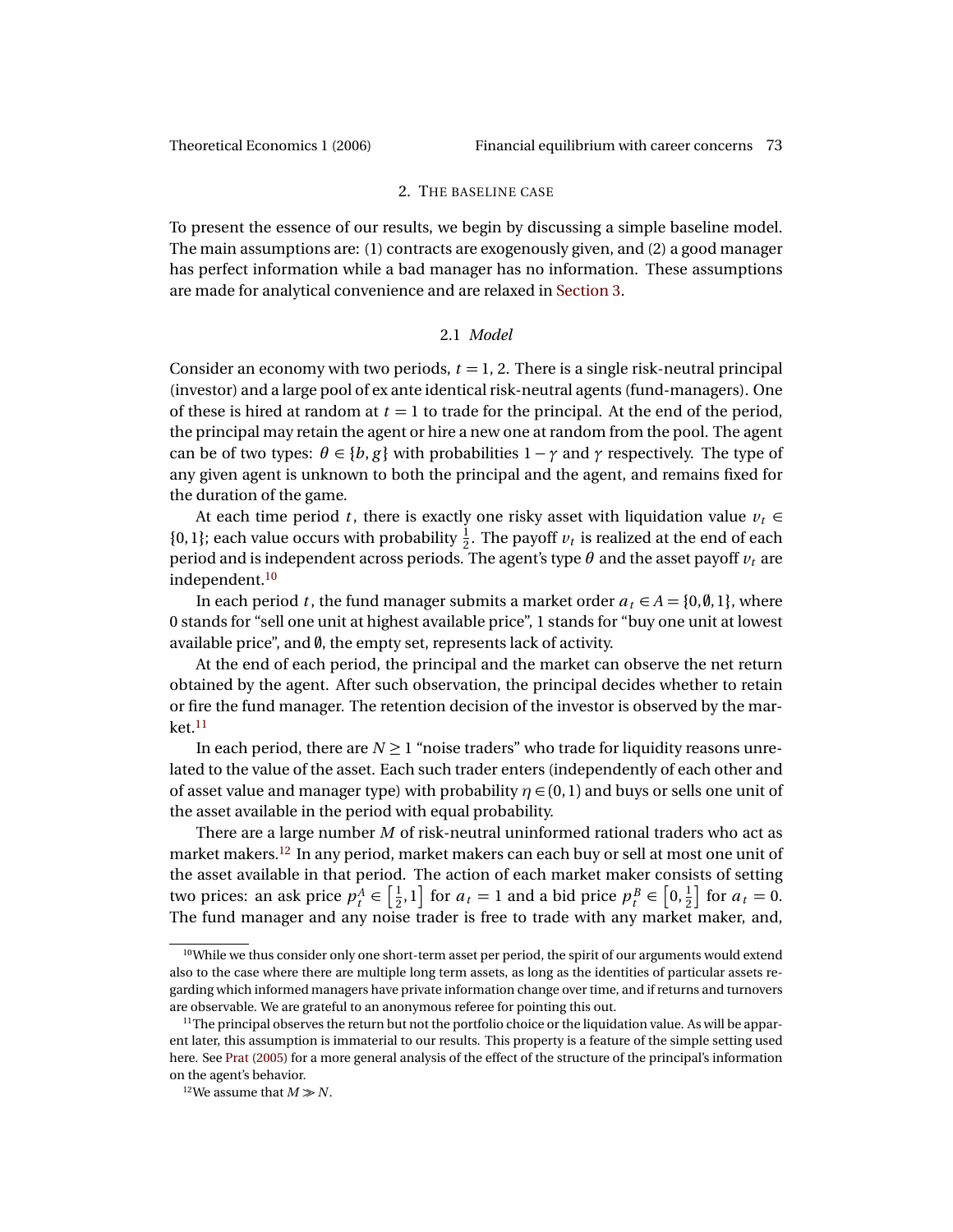<span id="page-7-2"></span>when indifferent between them, chooses one at random. Market makers are thus subject to Bertrand competition (as is now standard in the literature, following [Glosten and](#page-25-11) [Milgrom](#page-25-11) [\(1985\)](#page-25-11) and [Kyle](#page-25-12) [\(1985\)](#page-25-12)) and each sets prices equal to the expected value of the asset conditional on the order.

The fund manager and noise traders submit their orders to the market makers simultaneously.[13](#page-7-0) Within a period, a given market maker observes only orders that arrive to him. Trades are anonymous: a market maker who receives an order does not know whether it comes from the fund manager or from a noise trader.<sup>[14](#page-7-1)</sup>

The fund manager's information structure is common to both periods and depends on the fund manager's type. In each period *t* , a good fund manager receives a signal conveying the true liquidation value  $v_t$ , while a bad fund manager receives no signal. The signal  $s_t$  can take three values, 0, 1, and  $\emptyset$ , and it is determined as follows:

$$
s_t(\theta, v_t) = \begin{cases} v_t & \text{if } \theta = g \\ \emptyset & \text{if } \theta = b. \end{cases}
$$

In the present setup, *s* reveals  $\theta$ . When the fund manager learns his signal he also learns his type. The investor does not observe either the signal or the type.

In each period, the net return on investment is

$$
\chi_t(a_t, p_t^A, p_t^B, v_t) = \begin{cases} 0 & \text{if } a_t = \emptyset \\ v_t - p_t^A & \text{if } a_t = 1 \\ p_t^B - v_t & \text{if } a_t = 0. \end{cases}
$$

Write a time-*t* mixed strategy for an agent as the mapping  $a_t : S \to \Delta A$ .

In this baseline version of the model, the contractual arrangement between the investor and the fund manager is exogenously determined. Note that we abstract throughout from agency problems that may arise *within* fund management companies. Thus, mutual fund managers can be identified with mutual funds companies. Accordingly, we model payoffs to managers along the lines of the fees charged by mutual fund companies. Given return  $\chi_{\it t}$  , the payment from the investor to the manager is

$$
\pi_t = \alpha \chi_t + \beta,
$$

where  $\alpha \in (0,1)$  and  $\beta \in (0,\infty)$ . In most of the results of the present section we focus on the case  $\alpha \rightarrow 0$ . However, the fact that  $\alpha > 0$  guarantees that when career concerns are absent, the interests of the fund manager are aligned with those of the investor.

<span id="page-7-0"></span><sup>&</sup>lt;sup>13</sup>Since  $M \gg N$ , we neglect the possibility that a noise trader and the fund manager or two noise traders give their orders to the same market maker.

<span id="page-7-1"></span> $14$ We have in mind a large OTC market, such as the NASDAQ, that has many dealers who make markets simultaneously. There is no central order book, and thus one dealer is typically unaware of contemporaneous orders that arrive to other dealers.

This formulation simplifies the analysis substantially without being essential to our results. Our results would also hold in a single dealer market as long as there were sufficiently many trading periods for each asset. See [Dasgupta and Prat](#page-25-9) [\(2005\)](#page-25-9) for an analysis of such a market.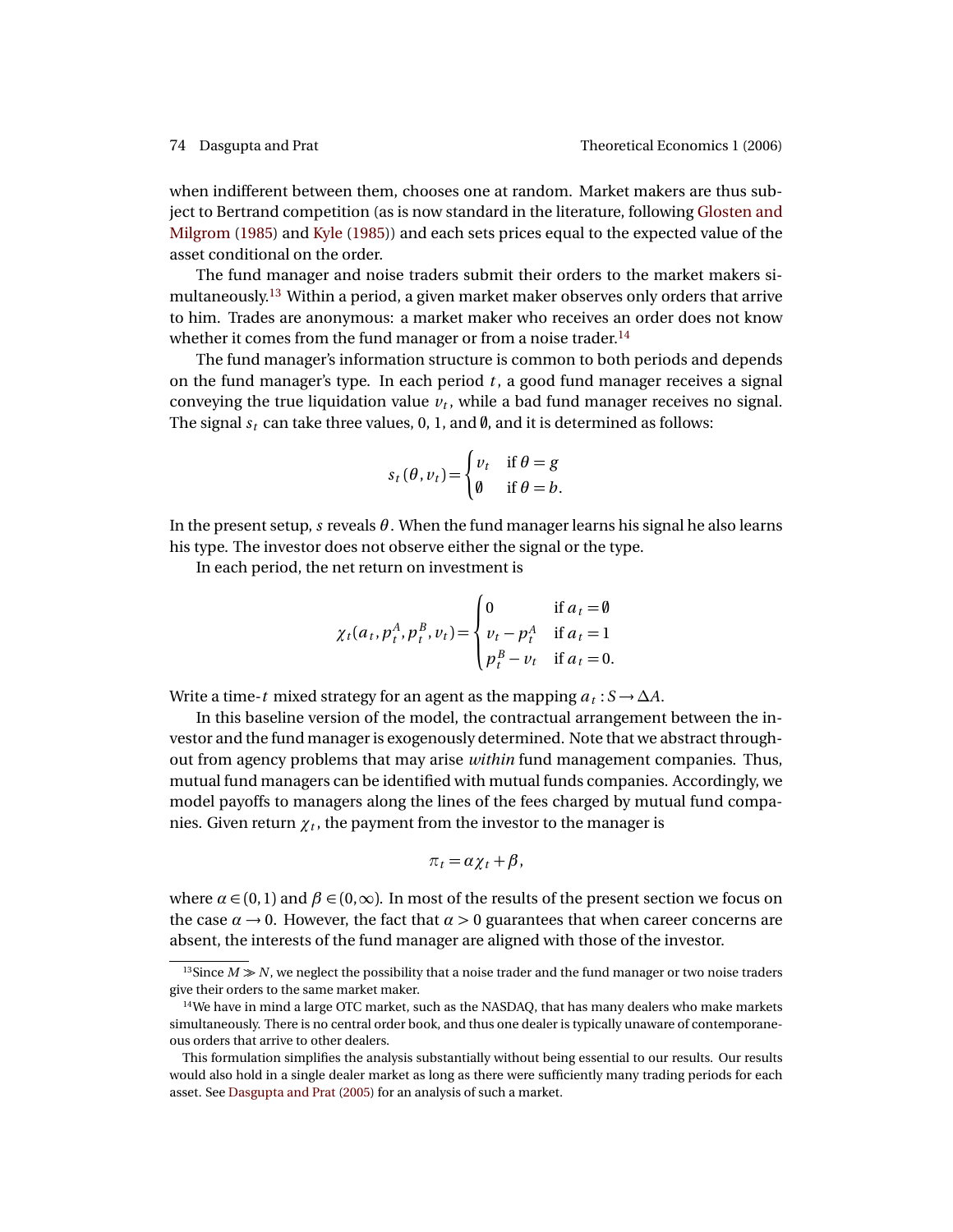For simplicity there is no discounting. The investor's payoff is given by  $\chi_1 - \pi_1 + \chi_2 \pi_2$ . The fund manager's payoff is  $\pi_1 + \pi_2$ .

It is clear that if  $\alpha$  and  $\beta$  were very large (for example, if  $\alpha \rightarrow 1$  and  $\beta > 0$ ), it would never be in the investor's interest to employ a fund manager. To keep the problem interesting, we assume that  $\alpha$  and  $\beta$  are not too large. In particular, we assume that

<span id="page-8-1"></span>
$$
\frac{1}{2}(1-\alpha)\gamma\frac{N\eta}{1+N\eta} - \beta \ge 0.
$$
 (1)

We show below that this condition is sufficient to guarantee that the investor wants to hire the manager rather than to stay out of the market. Furthermore, we later show that the optimal short-term contract between the investor and the fund manager satisfies this condition.

To summarize, the timing is as follows.

- $t = 1$  The fund manager learns  $s_1$  and chooses  $a_1$ .
	- **–** Traders observe  $a_1$  and set prices.
	- **–** The investor and the market observes the net return obtained by the manager;  $v_1$  is revealed to the market; payments to the fund manager are made.

 $t = 2$  – The investor retains the incumbent or hires the challenger. The investor's action is observed by the market.<sup>[15](#page-8-0)</sup>

- $-$  The fund manager learns  $s_2$  and chooses  $a_2$ .
- **–** Traders observe  $a_2$  and set prices.
- **–** The investor and the market observe the net return obtained by the manager;  $v_2$  is revealed to the market; payments to the fund manager are made.

### 2.2 *No churning without career concerns*

We show below that the presence of career concerns can induce bad fund managers to trade without information, that is, to *churn*. Before doing so, however, we establish a benchmark case without career concerns, in order to reassure readers that our core results are indeed due to the presence of implicit incentives and not to other features of our dynamic model.

Career concerns arise when the fund manager knows that his chance of being replaced depends on his behavior. To eliminate the implicit incentive component, assume that the probability that the first period fund manager is retained is exogenously given by  $r \in [0, 1]$  and is stochastically independent from any other variable in the model.

<span id="page-8-2"></span>PROPOSITION 1. *For any exogenous*  $r \in [0, 1]$ *, fund managers trade if and only if they have private information. That is, only good managers trade.*

<span id="page-8-0"></span><sup>&</sup>lt;sup>15</sup>We are thus assuming that the investor and the market share the same beliefs about the fund manager at  $t = 2$ .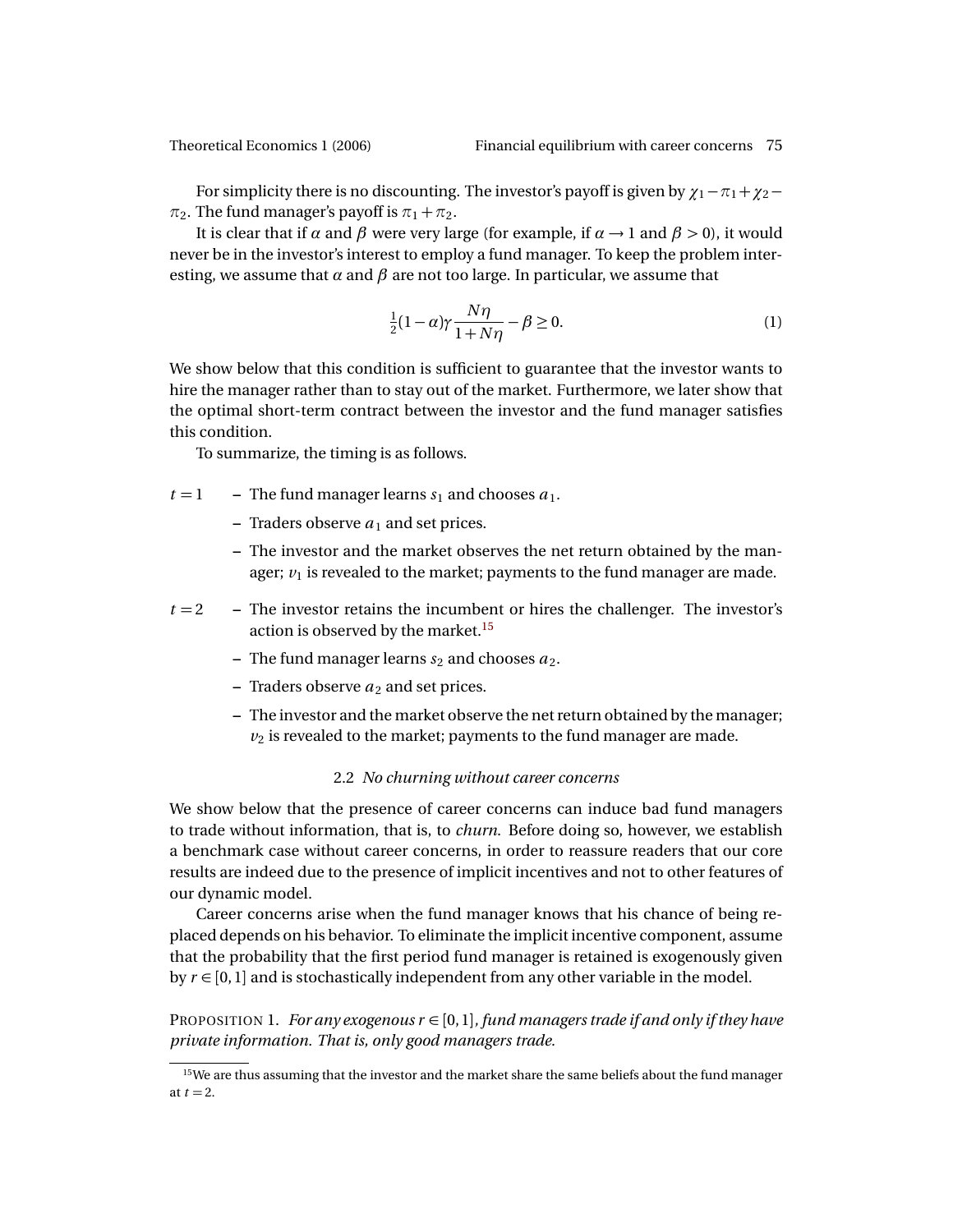The proof of this result, and that of all results other than the main result [\(Proposi](#page-9-0)[tion 2\)](#page-9-0), are detailed in the [appendix.](#page-20-1) In the absence of career concerns, fund managers behave optimally. Because of the presence of noise traders, the market is never fully efficient. Thus, it is optimal for managers with perfect private information to trade. Market makers realize that they may face an informed fund manager and thus set a strictly positive bid-ask spread. This, in turn, implies that uninformed fund managers lose in expectation when they trade because of adverse selection. Thus, they do not trade.

## 2.3 *Churning with career concerns*

We now return to the initial model and let the retention choice be made by the investor. What follows is our core result on the existence and characterization of the churning equilibrium.

<span id="page-9-0"></span>PROPOSITION 2. *If α is small enough,*[16](#page-9-1) *there exists an equilibrium in which:*

- *(i)* The investor retains the fund manager at  $t = 2$  if he trades correctly at  $t = 1$  and *replaces him with a new fund manager if he trades incorrectly or does not trade.*
- *(ii)*  $\vec{A}$  good fund manager always trades. A bad fund manager churns if  $t = 1$  and does *not trade if*  $t = 2$ *. Formally,*

$$
a_t(s_t) = s_t \text{ for } t = 1, 2, s_t \neq \emptyset
$$
  
\n
$$
a_1(\emptyset) = \begin{cases} 0 & \text{with probability } \frac{1}{2} \\ 1 & \text{with probability } \frac{1}{2} \end{cases}
$$
  
\n
$$
a_2(\emptyset) = \emptyset.
$$

*(iii) Market makers set prices:*

$$
p_1^A = \frac{1}{2} \frac{1 + \gamma + N\eta}{1 + N\eta} \quad \text{and} \quad p_1^B = \frac{1}{2} \frac{1 - \gamma + N\eta}{1 + N\eta}
$$
\n
$$
p_2^A = \frac{1}{2} \frac{2\tilde{\gamma} + N\eta}{\tilde{\gamma} + N\eta} \quad \text{and} \quad p_2^B = \frac{1}{2} \frac{N\eta}{\tilde{\gamma} + N\eta}
$$

*where* $\widetilde{\gamma}$  *is the probability that the period 2 fund manager is good:* 

$$
\widetilde{\gamma} = \begin{cases}\n\frac{2\gamma}{1+\gamma} & \text{if first period manager was retained} \\
\gamma & \text{otherwise.} \n\end{cases}
$$

PROOF. *Fund manager's strategy at*  $t = 2$ *: At*  $t = 2$ *, a bad manager never trades because*  $p_2^A > \frac{1}{2}$  $\frac{1}{2}$  and  $p_2^B < \frac{1}{2}$  $\frac{1}{2}$ . A good fund manager with signal  $s = 1$  is strictly better off buying because  $1 - p_2^A > 0$ . A good fund manager with  $s = 0$  is better off selling because  $p_2^B > 0$ .

<span id="page-9-1"></span><sup>&</sup>lt;sup>16</sup>In particular, we require that  $\alpha \leq (1 + N\eta)\beta/\gamma$ .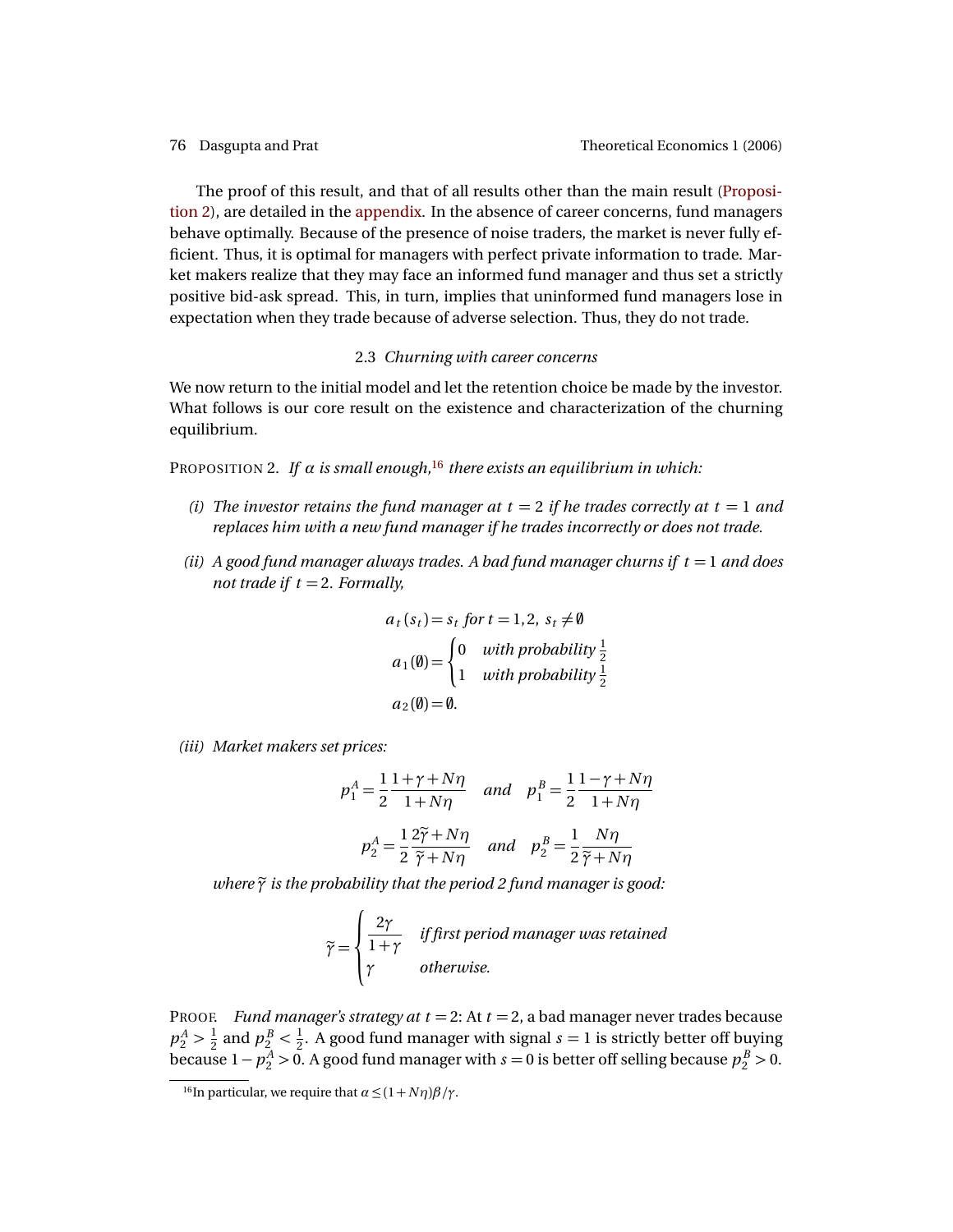*Investor's belief* : Given the price structure, only three possible first-period realizations of the gross return are possible: the one corresponding to a successful purchase or sale:

$$
\chi_1 = 1 - p_1^A = p_1^B = \frac{1}{2} \frac{1 - \gamma + N\eta}{1 + N\eta};
$$

the one corresponding to an wrong purchase or sale:

$$
\chi_1 = -p_1^A = p_1^B - 1 = -\frac{1}{2} \frac{1 + \gamma + N\eta}{1 + N\eta};
$$

and the one corresponding to no trade:  $\gamma_1 = 0$ .

In the present equilibrium only the former two are observed. The requirement that investors beliefs are consistent with equilibrium play implies that

$$
\widetilde{\gamma}(\chi_1) = \Pr\left(\theta = g \mid \chi_1\right) \begin{cases}\n= 0 & \text{if } \chi_1 = -\frac{1}{2}(1 + \gamma + N\eta)/(1 + N\eta) \\
= \frac{\gamma}{\gamma + \frac{1}{2}(1 - \gamma)} = \frac{2\gamma}{\gamma + 1} & \text{if } \chi_1 = \frac{1}{2}(1 - \gamma + N\eta)/(1 + N\eta) \\
\in [0, 1] & \text{if } \chi_1 = 0.\n\end{cases}
$$

The return  $\chi_1 = 0$ , which corresponds to the action  $a = \emptyset$ , is off the equilibrium path at  $t = 1$ . Perfect Bayesian equilibrium imposes no restriction. We choose to set<sup>[17](#page-10-0)</sup>

$$
Pr(\theta = g \mid \chi_1 = 0) = 0.
$$

*Investor's retaining strategy*: In the second period, managers produce a strictly positive return if and only if they are of the good type. At the beginning of period  $t = 2$ , given belief  $\tilde{\gamma}$  about the quality of fund manager, the expected return of the investor at  $t = 2$  is

$$
\frac{1}{2}\widetilde{\gamma}\frac{N\eta}{\widetilde{\gamma}+N\eta}(1-\alpha)-\beta,
$$

which is increasing in  $\tilde{\gamma}$ . Thus, the investor should retain the fund manager at  $t = 2$  if and only if

$$
\widetilde{\gamma}(\chi_1)\geq \gamma,
$$

that is, if and only if the manager produces a positive return at  $t = 1$ .

*Good fund manager's strategy at t* = 1: A good fund manager who plays  $a = s$  produces net return  $1 - p_1^A = \frac{1}{2}$  $\frac{1}{2}(1 - \gamma + N\eta)/(1 + N\eta)$  in  $t = 1$ . He is retained and produces net return  $1 - p_2^A(\tilde{\gamma} = 2\gamma/(\gamma + 1)) = \frac{1}{2}N\eta/(2\gamma/(\gamma + 1) + N\eta)$  in  $t = 2$ . His total payoff is

$$
\pi_g(a=s) = \frac{1}{2}\alpha \left( \frac{1-\gamma + N\eta}{1+N\eta} + \frac{N\eta}{2\gamma/(\gamma+1)+N\eta} \right) + 2\beta.
$$

It is clear that that  $\pi_g$  ( $a = s$ ) is higher than the payoff ( $\beta$ ) that the fund manager gets if he plays  $a = \emptyset$  and the payoff ( $\lt \beta$ ) the manager gets if he plays  $a = 1 - s$ .

<span id="page-10-0"></span><sup>&</sup>lt;sup>17</sup>The proof works also with any Pr  $(\theta = g | \chi_1 = 0) \in (0, \gamma)$ .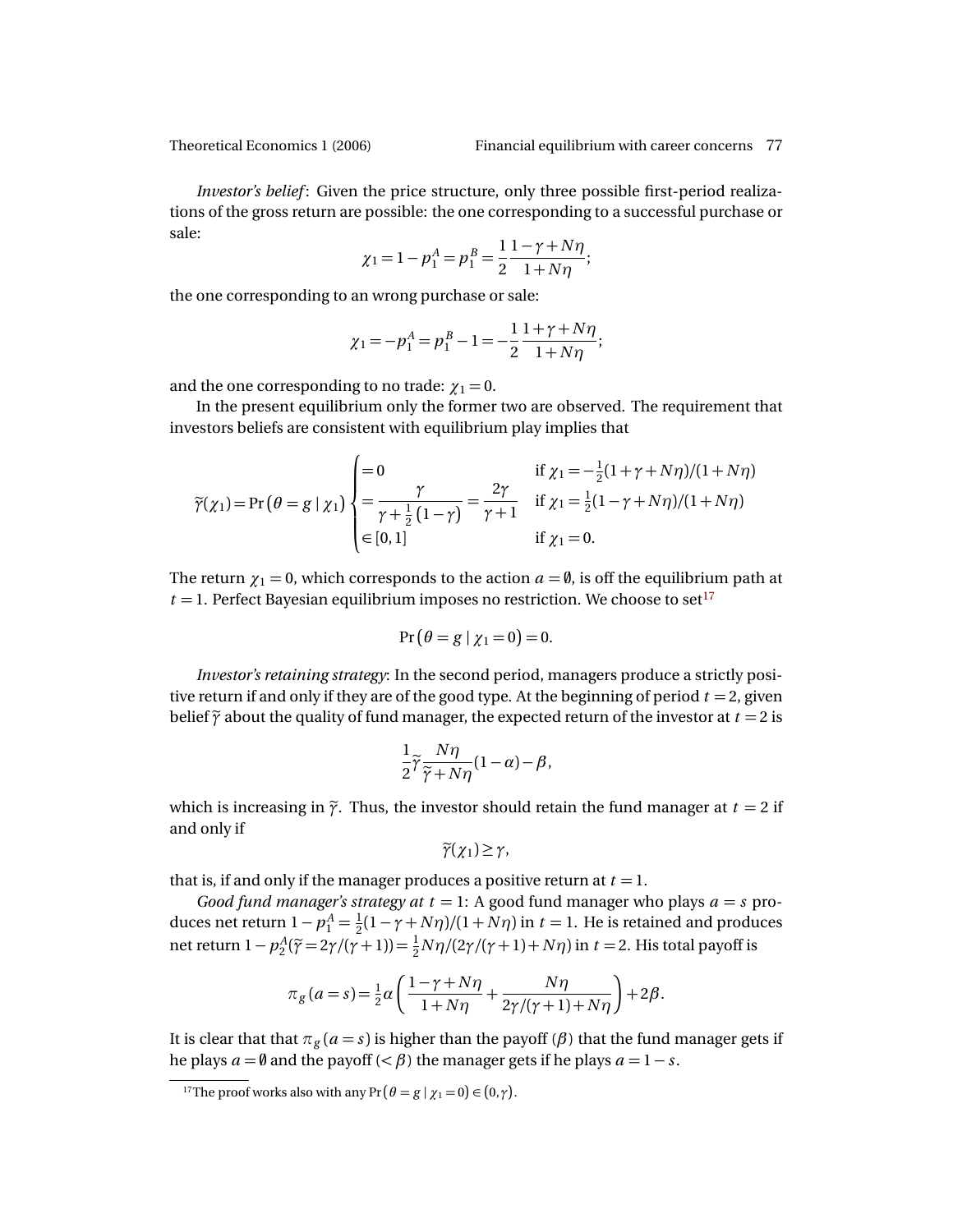*Bad fund manager's strategy at t* = 1: A bad fund manager who does not trade generates a zero net return in  $t = 1$  and is not retained. Therefore, his total payoff is

$$
\pi_b(a=\emptyset) = \beta.
$$

If instead the bad manager plays either  $a = 1$  or  $a = 0$  in  $t = 1$ , he is successful with probability  $\frac{1}{2}$ . His expected net return at  $t = 1$  is

$$
\frac{1}{2} - p_1^A = -\frac{1}{2} + p_1^B = \frac{1}{2} \left( 1 - \frac{1 + \gamma + N\eta}{1 + N\eta} \right) = -\frac{1}{2} \frac{\gamma}{1 + N\eta}.
$$

If the churner is successful, he is retained and does not trade at  $t = 2$ . His total expected payoff is

$$
\pi_b(a \in \{0, 1\}) = \alpha \left( -\frac{1}{2} \frac{\gamma}{1 + N\eta} \right) + \beta + \frac{1}{2} \beta.
$$

Then,  $\pi_b$  ( $a \in \{0, 1\}$ )  $\geq \pi_b$  ( $a = \emptyset$ ) if

$$
\alpha \leq \frac{\beta(1+N\eta)}{\gamma}.
$$

*Traders' pricing strategy*: At *t* = 1, market makers know that a buy order can be from an informed manager (with probability  $\gamma/(1+N\eta)$ ), an uninformed manager engaged in churning (with probability  $(1 - \gamma)/(1 + N\eta)$ ), or a noise trader (with probability  $N\eta/(1 +$  $N\eta$ )). So he would set the ask price as follows:

$$
p_1^A = \frac{\gamma}{1 + N\eta} \cdot 1 + \frac{1 - \gamma}{1 + N\eta} \cdot \frac{1}{2} + \frac{N\eta}{1 + N\eta} \cdot \frac{1}{2} = \frac{1}{2} \frac{1 + \gamma + N\eta}{1 + N\eta}.
$$

Similarly, the first period bid price can be determined as

$$
p_1^A = \frac{\gamma}{1 + N\eta} 0 + \frac{1 - \gamma}{1 + N\eta} \frac{1}{2} + \frac{N\eta}{1 + N\eta} \frac{1}{2} = \frac{1}{2} \frac{1 - \gamma + N\eta}{1 + N\eta}.
$$

In the second period the market makers know that trades arrive either from noise traders or from informed managers. If a bad type of manager gets retained in error, he does not trade. Market makers share the investor's beliefs about the probability that the fund manager at  $t = 2$  is good.<sup>[18](#page-11-0)</sup> Thus, their beliefs ( $\tilde{\gamma}$ ) are as follows:

$$
\widetilde{\gamma} = \begin{cases}\n\frac{2\gamma}{1+\gamma} & \text{if first period manager is retained} \\
\gamma & \text{otherwise.} \n\end{cases}
$$

<span id="page-11-0"></span><sup>&</sup>lt;sup>18</sup>The qualitative properties of our results do not depend on whether market makers share the investor's beliefs. If, instead, they did not observe the returns of the period 1 manager and whether the investor retains the manager, then  $\tilde{\gamma}$  would simply be equal to the ex ante probability of a good manager in the second period,  $\gamma + \frac{1}{2}(1 - \gamma)\gamma$ , given the equilibrium.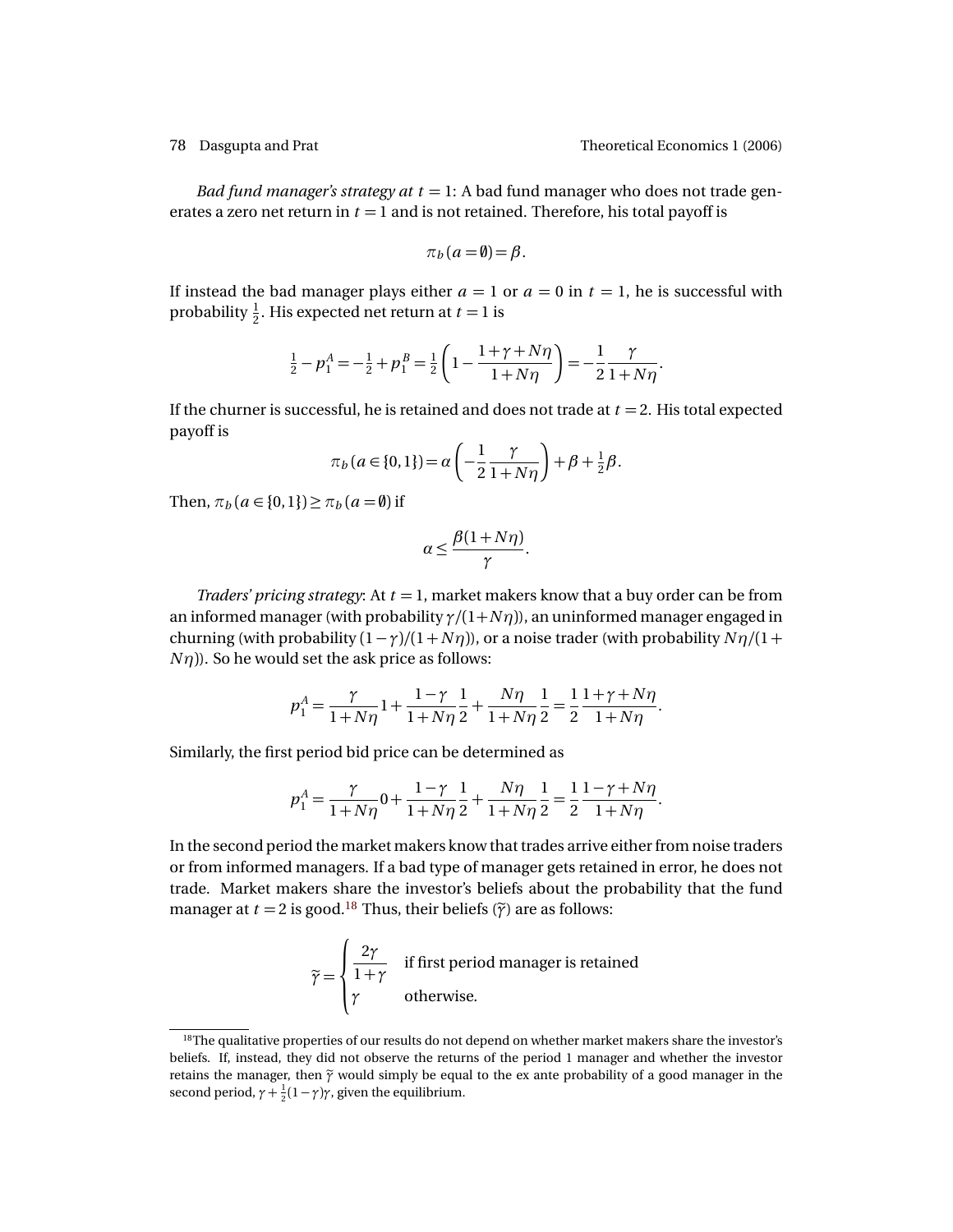They now set prices as follows:

$$
p_2^A = \frac{\widetilde{\gamma}}{\widetilde{\gamma} + N\eta} \cdot 1 + \frac{N\eta}{\widetilde{\gamma} + N\eta} \cdot \frac{1}{2} = \frac{1}{2} \frac{2\widetilde{\gamma} + N\eta}{\widetilde{\gamma} + N\eta}
$$

and

$$
p_2^B = \frac{\widetilde{\gamma}}{\widetilde{\gamma} + N\eta} 0 + \frac{N\eta}{\widetilde{\gamma} + N\eta} \frac{1}{2} = \frac{1}{2} \frac{N\eta}{\widetilde{\gamma} + N\eta}.
$$

It is easy to see that delegation to a fund manager is optimal for the investor. The calculations above show that the expected return produced at  $t = 1$  by a good manager is  $\frac{1}{2}(1 - \gamma + N\eta)/(1 + N\eta)$  and by a bad manager is  $-\frac{1}{2}$  $\frac{1}{2}\gamma/(1+N\eta)$ . Thus the return to the investor from delegating to the fund manager is  $(1-\alpha)\frac{1}{2}$  $\frac{1}{2}\gamma N\eta/(1+N\eta)-\beta$ . Therefore, if  $\alpha$  and  $\beta$  satisfy condition [\(1\)](#page-8-1), then delegation at  $t = 1$  is optimal for the investor. It is clear that the condition required for delegation to be beneficial to the investor at *t* = 2 is weaker than condition [\(1\)](#page-8-1), and thus delegation is also beneficial for the investor at  $t = 2$ .

[Proposition 2](#page-9-0) identifies a churning equilibrium. All first-period fund managers trade. The good ones make correct trades by following their private information. The bad ones randomize between buying and selling.

The investor realizes that a successful trade may come from a lucky churner. Still, she knows that a good manager is more likely to be right and she revises her posterior upwards if she observes a successful trade. She knows also that a wrong trade can come only from a bad manager, and she believes that no-trade (an off-equilibrium event) is more likely to come from a bad manager. Given this set of beliefs, the investor retains the first-period manager if and only if he has traded successfully.

A good manager makes positive returns in both periods. He knows the liquidation value and he buys or sells at prices that are strictly between 0 and 1. He is also certain to be retained.

A bad manager faces a depressing choice between churning and non-trading. If he churns, he makes negative expected return  $-\frac{1}{2}$  $\frac{1}{2} \gamma/(1 + N \eta)$  but has a 50% of being retained. If he does not trade, he makes a zero return and is fired for sure. If the directstake parameter  $\alpha$  is low enough, the bad manager prefers to churn.

We now discuss in detail two important implications of [Proposition 2:](#page-9-0) the effect of churning on trading volume and the equilibrium incentives faced by fund managers.

### 2.4 *The impact of churning on trading volume*

<span id="page-12-0"></span>Trading volume is the expected number of assets traded on average in the two periods of our model. It is instructive to compute the trading volumes generated by the model in the absence and presence of career concerns. This allows us to measure the extent to which career concerns enhance trading volume in financial markets, and enables us to examine comparative statics.

In the model without career concerns, the two periods are identical. In each period, there is a probability *γ* that a manager will possess private information and trade based on it. In addition, in each period, *N* noise traders each trade with probability *η*. Thus,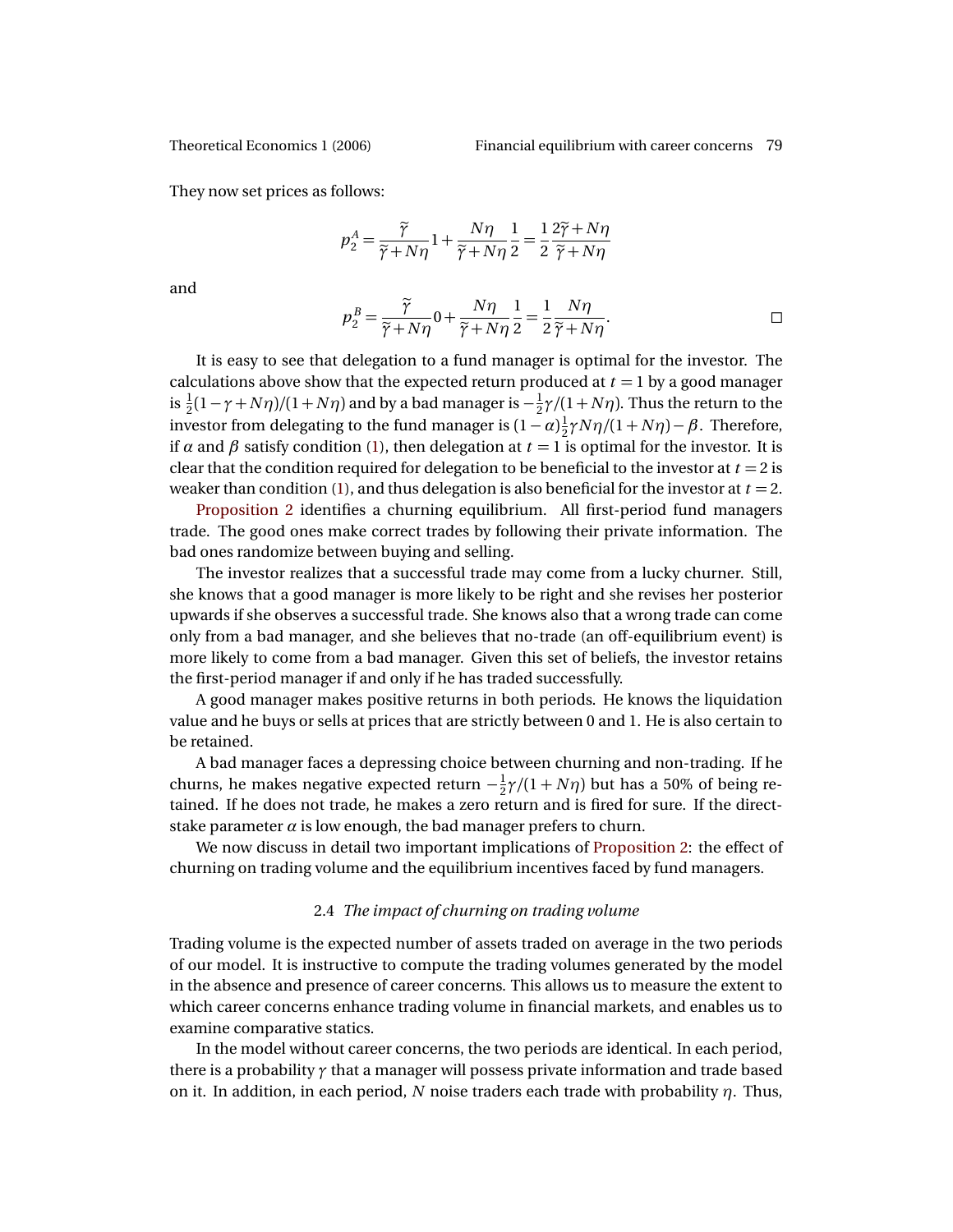trading volume in the absence of career concerns can be measured by

$$
\frac{1}{2} [(\gamma + N\eta) + (\gamma + N\eta)] = \gamma + N\eta.
$$

In the presence of career concerns, in the first period, fund managers trade with *and* without information. In the second period, however, only informed fund managers trade. The ex ante probability that the second-period fund manager is good is equal to the probability that the manager is good in  $t = 1$  (because he is retained for sure) plus the probability that a bad  $t = 1$  manager is identified to be bad and is replaced with a good one:

$$
\gamma+\tfrac{1}{2}\left(1-\gamma\right)\gamma.
$$

Thus, the trading volume with career concerns can be measured by

$$
\frac{1}{2}\left[ (1+N\eta) + (\gamma + \frac{1}{2}(1-\gamma)\gamma + N\eta) \right].
$$

Thus the increase in trading volume due to career concerns is given by

$$
\frac{1}{2} \left[ (1 + N\eta) + (\gamma + \frac{1}{2}(1 - \gamma)\gamma + N\eta) \right] - (\gamma + N\eta) = \frac{1}{2} \left( 1 - \frac{1}{2}\gamma - \frac{1}{2}\gamma^2 \right).
$$

We can now state:

COROLLARY 1. *The proportionate increase in trading volume due to the presence of career concerns is given by*

$$
\frac{1}{2}\frac{1-\frac{1}{2}\gamma-\frac{1}{2}\gamma^2}{\gamma+N\eta}.
$$

*As the proportion of talented fund managers gets small, the presence of career concerns leads to larger percentage increases in trading volume.*

It is exactly when there are many potential churners in the market that churning leads to the greatest increase in trade volume. Furthermore, we show below that it is also exactly when there are very few talented fund managers in the market that the optimal contract is not contingent on performance  $(a = 0)$ , thus creating the conditions ideal for churning.

Note that the increase in trading volume due to career concerns is driven by two factors. First, young fund managers churn at  $t = 1$ . Second, the probability that a good fund manager will be hired (and so trade) at  $t$  = 2 increases from  $\gamma$  to  $\gamma$  +  $\frac{1}{2}$  $\frac{1}{2}(1-\gamma)\gamma$ , due to selection. To isolate the first effect (the pure churning effect), one could, instead, focus only on the first period, when the relevant ratio would be  $(1 - \gamma)/(\gamma + N\eta)$ , which has very similar properties to the ratio above.

2.4.1 *Relaxing the optimal delegation condition: can churning substitute for noise trade?* In the analysis so far, we have always insisted that investors delegate to fund managers only if such delegation is optimal for them. The optimal delegation condition [\(1\)](#page-8-1) is sufficient to guarantee this. In practice, however, there is substantial empirical evidence that retail investors use actively managed funds even when the use of such funds is clearly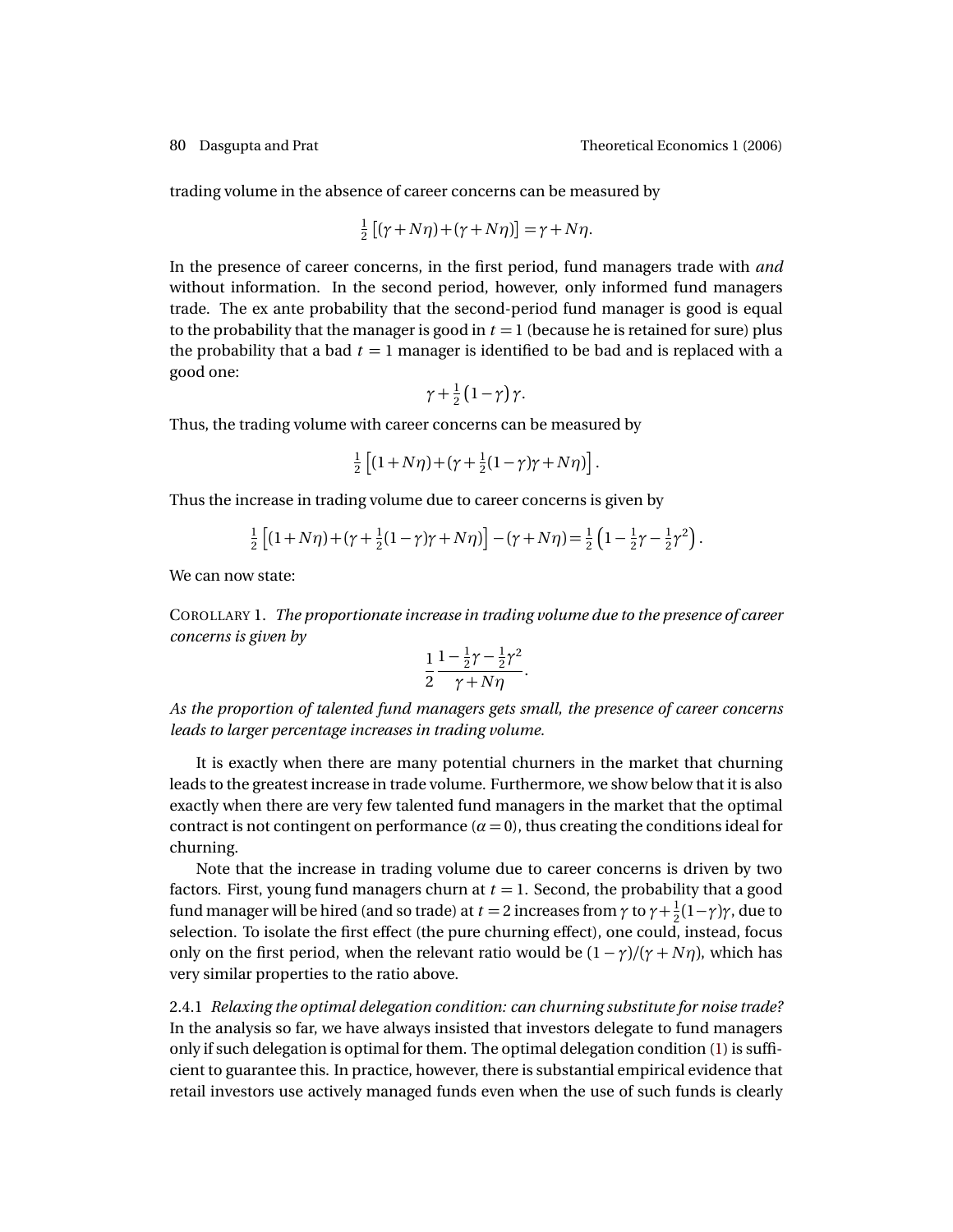<span id="page-14-0"></span>suboptimal. A number of empirical studies have underscored the fact that actively managed funds underperform passive index funds after accounting for expenses (see, for example, [Gruber](#page-25-13) [1996](#page-25-13) or [Wermers](#page-26-10) [2000\)](#page-26-10). Nevertheless, U.S. investors put only 12% of their delegated funds in index funds, and Europeans put just 2% [\(Economist](#page-25-14) [2003\)](#page-25-14). It seems natural, therefore, to explore the predictions of our model when we ignore the optimal delegation condition [\(1\)](#page-8-1). We examine one such case below.

Holding fixed  $\alpha > 0$  and  $\beta > 0$ , we let  $N\eta \rightarrow 0$ . This clearly violates condition [\(1\)](#page-8-1): As noise trade vanishes, there is no abnormal profit to be made by trading. Suppose our investor behaved as retail investors in the real world seem to do, i.e., she still chose to delegate to an active fund manager. In this case notice that  $p_2^A \rightarrow 1$  and  $p_2^B \rightarrow 0$ , so that  $p_2^A - p_2^B \rightarrow 1$ , so that the market becomes extremely illiquid in the second period, when career concerns are absent. However, period 1 prices behave differently:  $p_1^A \rightarrow$ 1  $\frac{1}{2}(1+\gamma)$  and  $p_1^B \to \frac{1}{2}(1-\gamma)$ , so that  $p_1^A - p_1^B \to \gamma < 1$ , and the market thus remains liquid. This is because at  $t = 1$  churners replace genuine noise traders and provide liquidity to the market by being willing to take losses in expectation to informed managers. The (irrational) investor effectively finances this noise trade by taking losses in expectation via delegation to fund managers.

In this case the proportionate increase in trading volume is  $\frac{1}{2}(1-\frac{1}{2})$  $rac{1}{2}γ - \frac{1}{2}$  $\frac{1}{2}$ γ<sup>2</sup>)/γ, which grows without bound as *γ* gets small. Thus, if investors have a behavioral bias towards delegating to active fund managers, the volume impact of churning can be arbitrarily large. The existence of one anomaly—retail overinvestment in actively managed funds—aids our efforts to resolve another anomaly—the trade volume puzzle—via the career concerns of fund managers.

In the remainder of the paper, however, we return to the baseline, fully-rational setup, and insist that the optimal delegation condition [\(1\)](#page-8-1) holds. We now proceed to examine another important property of the baseline model.

### 2.5 *Asymmetric flow-performance relationship*

A further consequence of [Proposition 2](#page-9-0) is that the implicit incentives of young fund managers are skewed. The reputational reward for good performance is higher in absolute terms than the reputational cost of bad performance. The existence of such a flow-performance relationship has been documented empirically by [Chevalier and Elli](#page-24-1)[son](#page-24-1) [\(1997\)](#page-24-1). In a seminal empirical study of a large sample of income and growth funds from 1982 to 1992, they find that fund companies face an asymmetric flow-performance relationship. Funds with better past performance receive larger net in-flows. However, starting from average performance, the absolute effect of an increase in performance is greater than the absolute effect of a decrease of the same size. This form of convexity is much more evident for young funds. As a consequence, Chevalier and Ellison find also that young funds face incentives for excessive risk taking.

Equilibrium behavior in our model generates a similar, albeit more stylized, picture. A fund manager who trades successfully (i.e. generates a positive return) has an investment in-flow of zero. A fund manager who makes either a wrong trade (negative return) or no trade (average return) has an investment in-flow of −1. This translates into skewed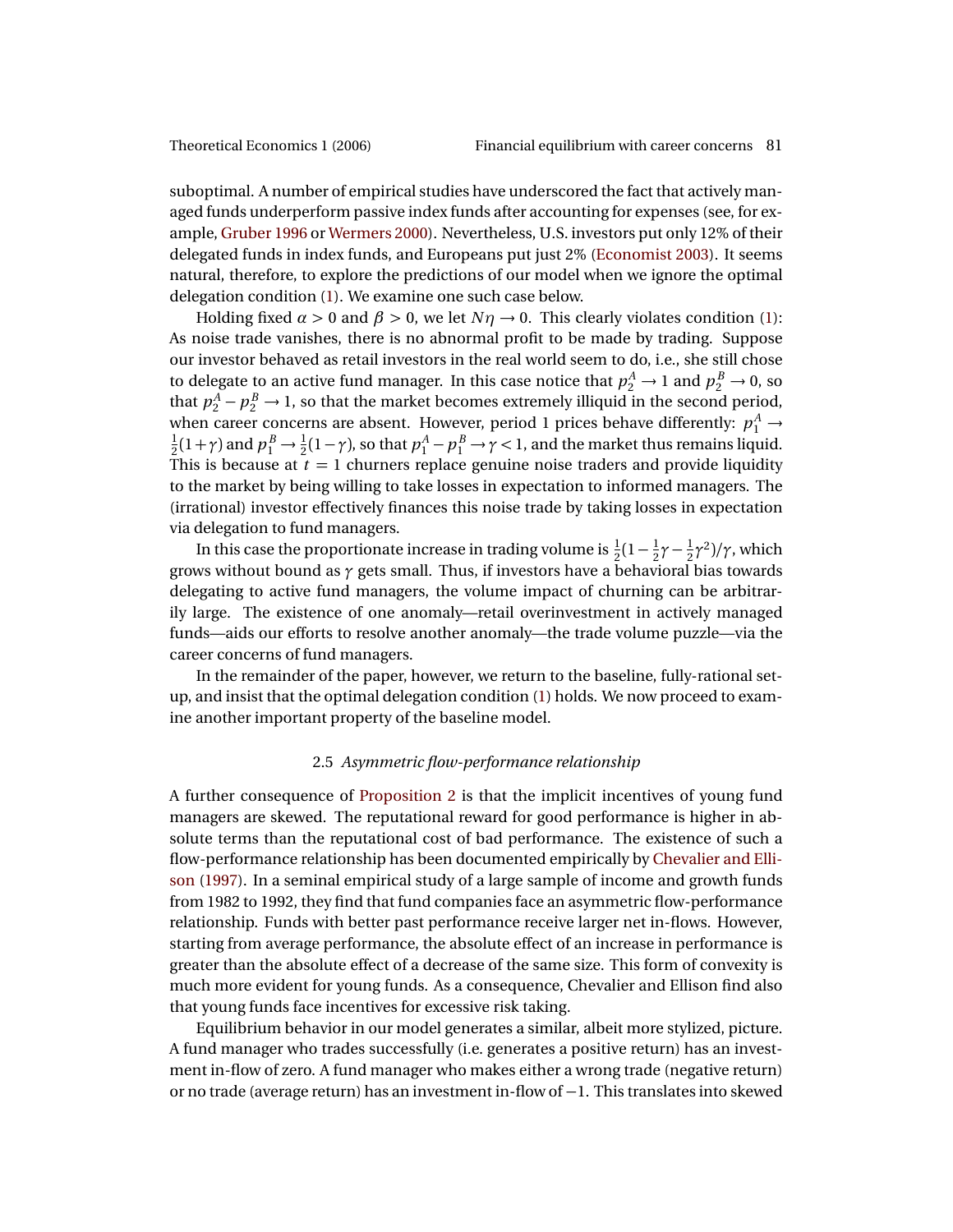<span id="page-15-2"></span>implicit incentives.<sup>[19](#page-15-1)</sup> To fix ideas, let the explicit incentive component go to zero:  $\alpha \rightarrow 0$ . The manager's payoff depends only on whether he is retained and it can be written as

$$
t_1 + t_2 = \begin{cases} \beta & \text{if } \chi_1 < 0 \\ \beta & \text{if } \chi_1 = 0 \\ 2\beta & \text{if } \chi_1 > 0. \end{cases}
$$

As in Chevalier and Ellison, our young fund manager may have an incentive to increase the variability of the first-period return. If he is uninformed, he prefers a lottery over *χ*1, which he achieves by churning, rather than  $\chi_1 = 0$  for sure, which he could obtain by not trading.

The intuition behind the asymmetry of the flow-performance relationship goes beyond our simple set-up. In any model of career concerns for experts, the value of an expert must depend on his ability to obtain information that is not publicly available (see [Zitzewitz](#page-26-11) [2001\)](#page-26-11). If the expert is a fund manager, his usefulness corresponds to his ability to form an opinion that differs from the market opinion. This leads a manager to identify assets that are over- or under-priced. A better manager holds a portfolio that is farther away from the market portfolio and, as consequence, generates a return that is less correlated to the market return (but on average higher). Such a manager should garner reputational rewards. Conversely, a fund manager who systematically tracks the market must have limited private information and should be less sought after by rational investors. In equilibrium, managers who obtain returns that are close to the market return must face some reputational cost.

## 3. DISCUSSION AND EXTENSIONS

<span id="page-15-0"></span>It is important to probe the robustness of the findings of the previous section. In this section, we discuss the robustness of churning and endogenous contracts.

### 3.1 *How robust is churning?*

The core analysis focused on one particular equilibrium (the churning equilibrium) given one particular information structure (good agents know everything, bad agents know nothing). We now show that the churning equilibrium is the most plausible one and that our results do not depend on the particular information structure we chose for expositional purposes.

In order to abstract from pathological equilibria supported by carefully chosen outof-equilibrium beliefs, we carry out both of these exercises under the assumption that an arbitrarily small proportion  $\mu$  of managers are "naive": These traders always choose  $a = s$ . This implies that a small proportion of managers who receive signal  $s = \emptyset$  do

<span id="page-15-1"></span><sup>&</sup>lt;sup>19</sup>Two potential criticisms of our flow-performance relationship are that it depends on the specific information structure used in the baseline model and that non-trading is an off-equilibrium event. Both criticisms are addressed in [Section 3.1.2,](#page-16-0) where we show the equilibrium of the baseline model arises in settings with richer information structures and where no-trade is not an off-equilibrium event. Thus, the asymmetric flow-performance relationship persists.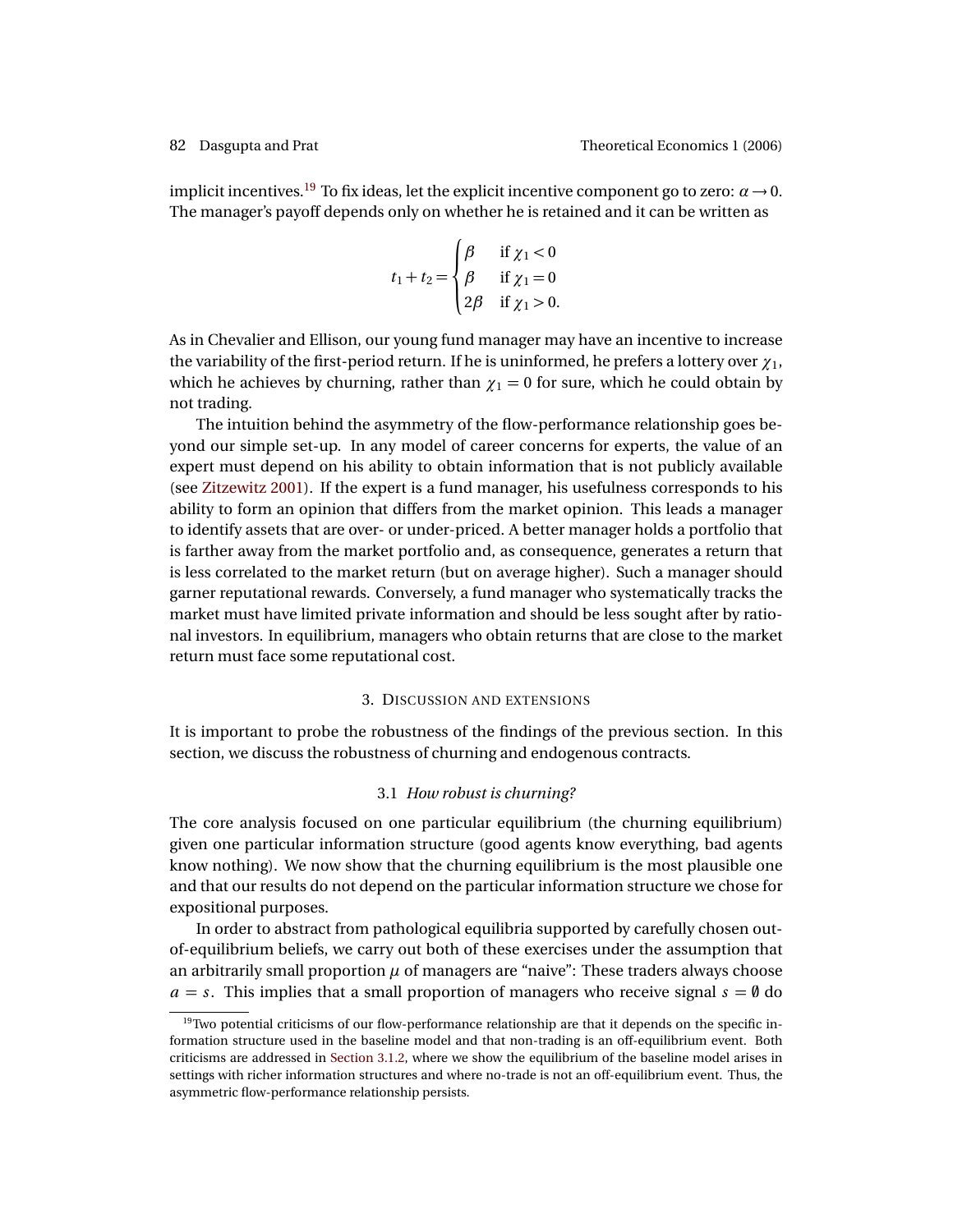not trade. Thus, no-trade is no longer an off-equilibrium event. All other features of the baseline model are as before.

3.1.1 *Non-churning equilibria* While churning need not be an essential property of all equilibria of our baseline game, we shall show here that equilibria without churning must be "peculiar": in these equilibria, over some ranges of returns, investors must *punish* a manager for *doing well*. To be precise, denote the equilibrium retention probabilities used by the investor by  $r(1)$ ,  $r(0)$ , and  $r(-1)$  for the the cases where the manager generates positive, zero, and negative returns respectively. Now we can state:

<span id="page-16-2"></span>PROPOSITION 3. *When α is sufficiently small, in any equilibrium in which managers do not churn, it cannot be the case that*  $r(1) \ge r(0) \ge r(-1)$ *.* 

If  $r(1) \ge r(0) \ge r(-1)$ , it is clear that informed fund managers would trade according to their signals. Then it must be the case that  $r(0) = 0.20$  $r(0) = 0.20$  In addition, for the investor's strategy to be optimal, it must be the case that  $r(1) > 0$ . Thus,  $r(1) > r(0) = r(-1) = 0$ . But then it follows that  $r(0) < \frac{1}{2}$  $\frac{1}{2}[r(1) + r(-1)]$ , and then (for small *α*) the uninformed manager will churn.

The relative values of the equilibrium retention probabilities determine the slope of the flow-performance relationship discussed above. The interpretation of this result is that any equilibrium where fund managers' strategies are different from those identified in [Proposition 2](#page-9-0) must be characterized by a flow-performance relationship that is strictly decreasing over some range. In other words, fund managers must be explicitly punished for doing better. This is at odds with empirical findings.

<span id="page-16-0"></span>3.1.2 *A more general information structure* The core result was obtained under the assumption that the agent has an extremely simple information structure: a good agent receives a perfectly informative signal, a bad agent receives no signal. We now generalize the information structure to allow a good agent to also receive no signal and a bad agent to also receive an informative signal.

Suppose that the distribution of the private signal *s* can be written as

$$
Pr(s | v, \theta) = \begin{cases} \rho_{\theta} & \text{if } s = v \\ 1 - \rho_{\theta} - \tau_{\theta} & \text{if } s = \theta \\ \tau_{\theta} & \text{if } s = 1 - v, \end{cases}
$$

where  $\rho_g$ ,  $\tau_g$ ,  $\rho_b$ , and  $\tau_b$  are parameters with values in the interval [0, 1] such that  $\rho_g$  +  $\tau_g \leq 1$  and  $\rho_b + \tau_b \leq 1$ . The information structure is based on the implicit assumption that the signal is symmetric in  $\nu = 1$  and  $\nu = 0$ . Our core results were obtained under the assumption that  $\rho_g = 1$  and  $\tau_g = \rho_b = \tau_b = 0$ . The agent does not observe his own type  $\theta$ .

We assume that the signal is useful, in the sense that it provides some information on the valuation  $\nu$  (even for a bad agent). Moreover, a good agent gets a more useful

<span id="page-16-1"></span> $20$ This is because beliefs are no longer arbitrary in the presence of a small measure of naive managers.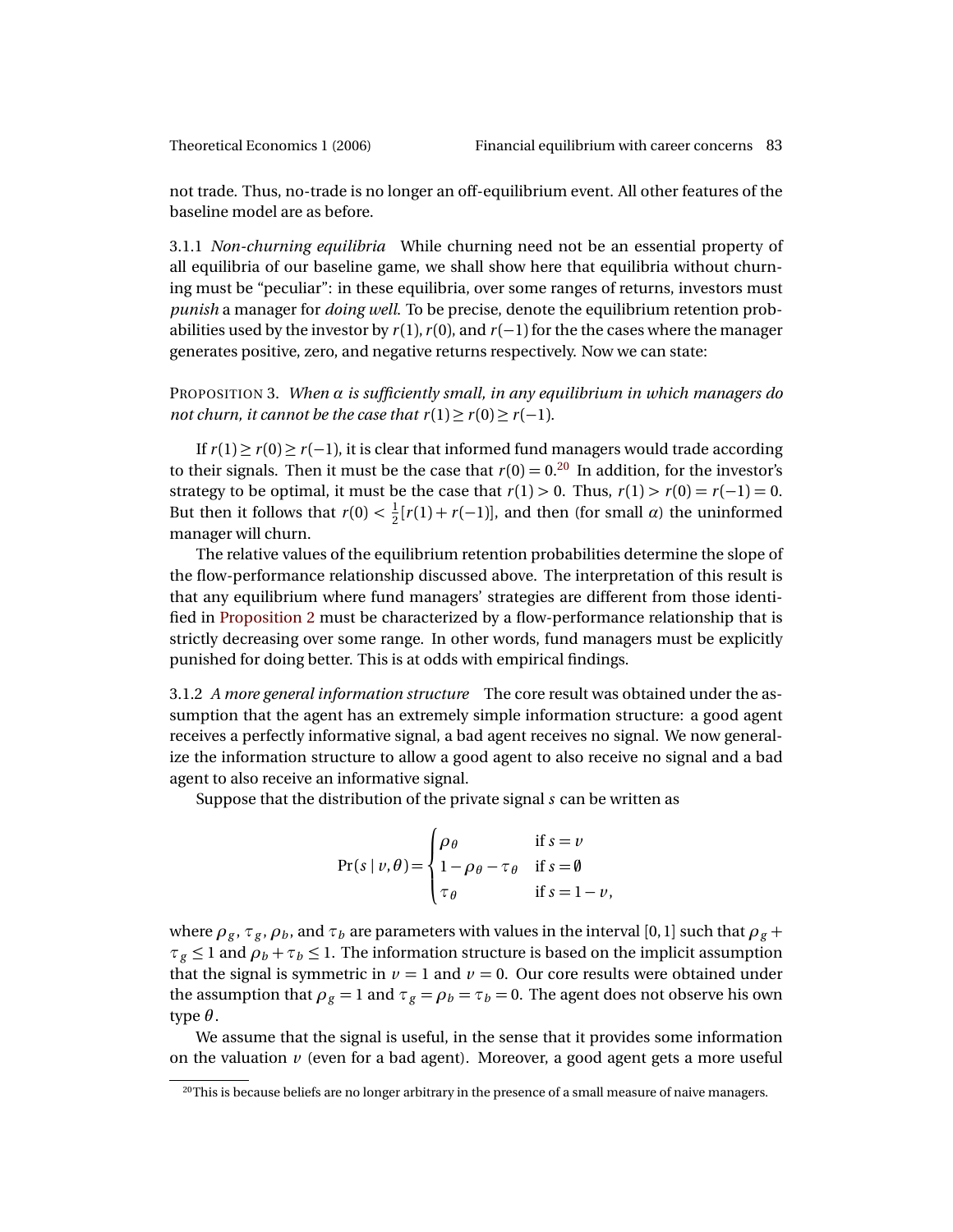84 Dasgupta and Prat Theoretical Economics 1 (2006)

signal than a bad agent:

<span id="page-17-2"></span>
$$
1 \ge \rho_g > \rho_b > \tau_b > \tau_g \ge 0. \tag{2}
$$

We now identify an important condition that implies that receiving informative signals is "good news" about a manager:

<span id="page-17-0"></span>
$$
Pr(\theta = g \mid s \neq \emptyset) > Pr(\theta = g \mid s = \emptyset).
$$
\n(3)

Stated in terms of primitives, this is equivalent to  $\rho_g + \tau_g > \rho_b + \tau_b$ . We now show that this condition is necessary and sufficient for churning.

<span id="page-17-1"></span>PROPOSITION 4. *Suppose*  $\rho_g + \tau_g \neq \rho_b + \tau_b$ . When  $\alpha$  *is sufficiently small:* 

*(i) There exists a churning equilibrium in which*

$$
a_t(s_t) = s_t \text{ for } t = 1, 2, s \neq \emptyset
$$
  
\n
$$
a_1(\emptyset) = \begin{cases} 0 & \text{with probability } \frac{1}{2} \\ 1 & \text{with probability } \frac{1}{2} \end{cases}
$$
  
\n
$$
a_2(\emptyset) = \emptyset
$$

*if and only if*  $\rho_g + \tau_g > \rho_b + \tau_b$ .

*(ii) Further, when*  $\rho_g + \tau_g > \rho_b + \tau_b$ *, there exists no equilibrium in which the agent follows his signal in both periods:*  $a_t(s) = s$  *for t* = 1, 2 *and all s*.

If inequality [\(3\)](#page-17-0) is satisfied, there cannot exist a equilibrium in which the fund manager follows his signal. The condition requires that observing an informative signal is better news for the manager's type than observing an uninformative signal: a good expert is more likely than a bad expert to get some kind of information, however flawed, rather than no information at all. If this condition is satisfied and the fund manager follows his signal, then not trading is bad news about the manager's type. The investor should fire a non-trader. If explicit incentives are not too large, an uninformed fund manager would then prefer to churn and there exists no equilibrium in which the manager follows his signal.

While we are thus able to substantially generalize the information structure used in the baseline model, it is clear that several formulations are excluded. For example, an information system in which bad managers always receive (imprecise) information ( $\rho_b = \tau_b = \frac{1}{2}$  $\frac{1}{2}$ ) but good managers sometimes receive very precise information and sometimes receive no information at all ( $\rho_g = \frac{2}{3}$  $\frac{2}{3}$ ,  $\tau_g$  = 0) violates condition [\(3\)](#page-17-0) (because  $\rho_g + \tau_g = \frac{2}{3}$  $\frac{2}{3} < \rho_b + \tau_b = 1$ ) and is excluded from our analysis. Such an information structure would not support churning. In such a setting, the receipt of a signal serves as evidence that a fund manager is of low quality.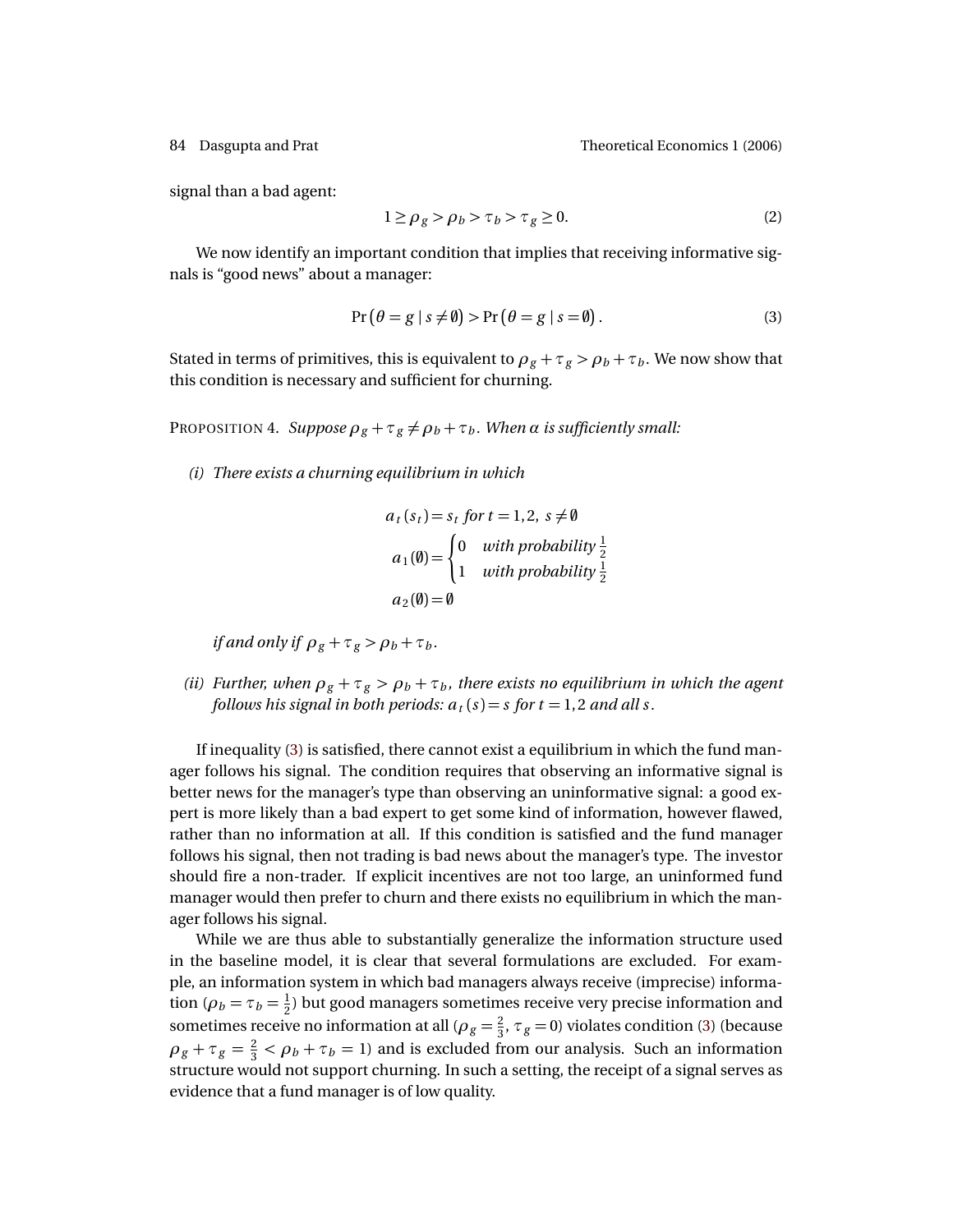### 3.2 *Endogenous contracts*

The baseline model postulates exogenously given linear contracts. We now remove this assumption and consider endogenous contracting between the investor and the fund manager(s). We assume that the investor has all the bargaining power: he makes a takeit-or-leave-it offer to the fund manager. For simplicity, we also normalize the fund manager's participation constraint to zero.

To keep the problem interesting, we assume also that the fund manager must receive a minimum non-negative payment  $\overline{w}$  if he is employed (for every period he is employed). If this were not the case, the investor would just offer a zero payment in both periods and the fund manager would be entirely indifferent (and therefore he might as well behave optimally). Since  $\overline{w} > 0$ , we can disregard the fund manager's participation constraint.

Finally, we restrict attention to short-term contracts, which seem to be more appealing for financial settings.[21](#page-18-0) We show that the results of the baseline model are still valid.

There are two short-lived investors. Investor 1 offers a contract  $b_1$  to the fund manager in the beginning of the first-period and receives payoff  $\chi_1 - \pi_1$ . The payment between investor 1 and the manager may depend on all the observables at  $t = 1$  (but cannot depend on what happens in  $t = 2$ ). Investor 2 is born in the beginning of the second period and observes the return obtained by the manager in the previous period. She then chooses between the incumbent manager and the challenger, and selects a contract  $b_2$ . We can then write a contract as a triple (corresponding to positive, negative, and zero net returns respectively):

 $b_t = (b_t$  (success),  $b_t$  (failure),  $b_t$  (no trade)),

under the constraint—discussed above—that all three values are not below  $\overline{w}$ . The time line is:

 $t = 1$  – Investor 1 specifies contract  $b_1$ ; the contract is observed by the market.

- $-$  The fund manager learns  $s_1$  and chooses  $a_1$ .
- **–** Traders observe  $a_1$  and set prices.
- **–** Investor 1 and the market observes the net return;  $v_1$  is revealed to the market; payments to the fund manager are made.
- *t* = 2 **–** Investor 2 observes the net first period return. She retains the incumbent or hires the challenger. She specifies contract  $b_2$ ; the investor's action and the contract are observed by the market.
	- $-$  The fund manager learns  $s_2$  and chooses  $a_2$ .
	- **–** Traders observe *a*<sup>2</sup> and set prices.
	- Investor 2 and the market observes the net second period return;  $v_2$  is revealed to the market. Payments to the fund manager are made.

<span id="page-18-0"></span> $21$ When long-term contracting is allowed, the existence of churning under the optimal contract depends on parameter values, and no clear result emerges.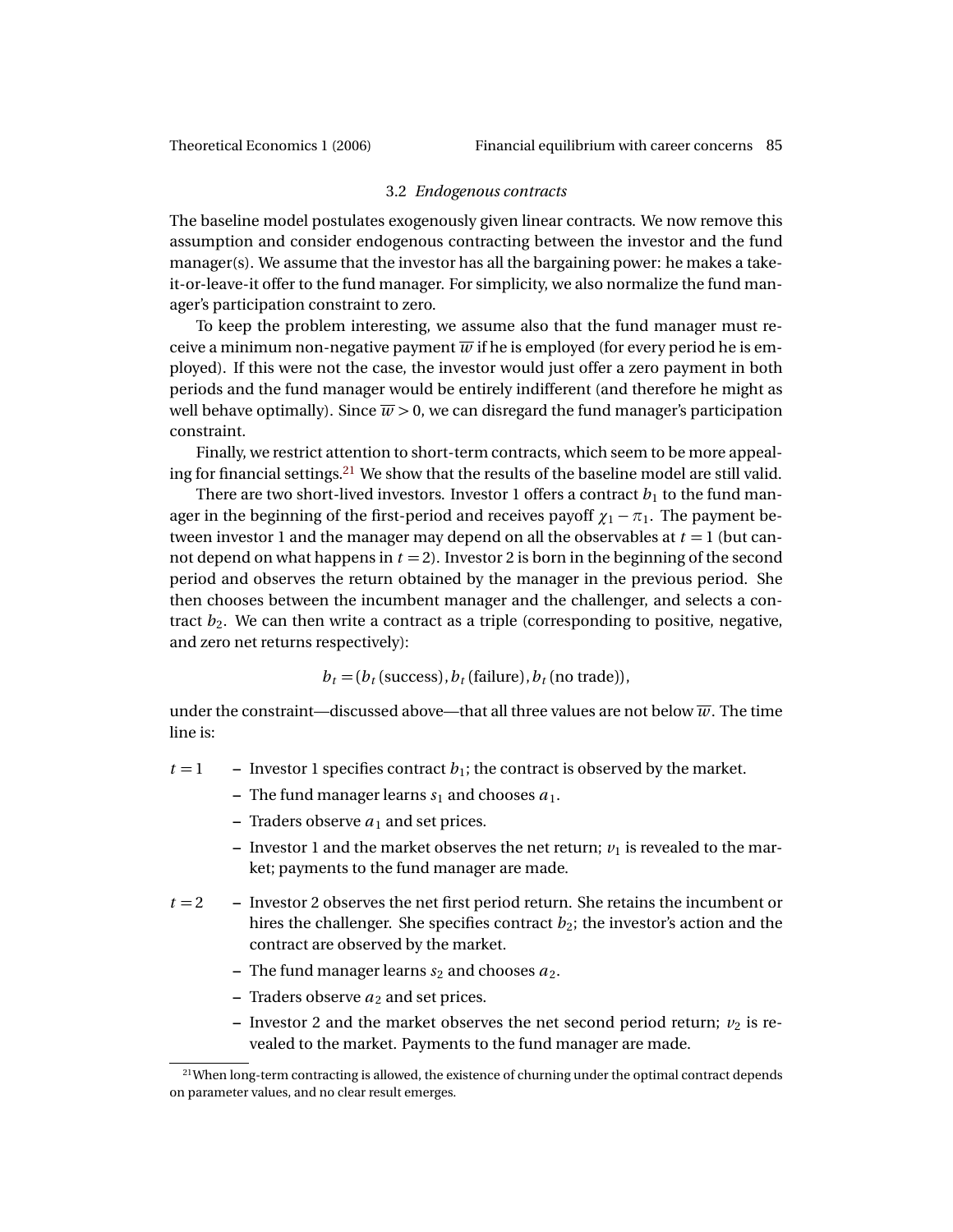We show that, as long as the proportion of good managers is small enough, and there is sufficient amounts of noise trade, there exists an equilibrium that is identical to the churning equilibrium that we found in the baseline model:

<span id="page-19-1"></span>PROPOSITION 5. *For any*  $\overline{w} > 0$ , *if the proportion of good managers*  $\gamma$  *is low enough and there is a sufficient amount of noise trade, there exists a churning equilibrium in which:*[22](#page-19-0)

- *(i) Investor 1 hires a fund manager and selects a flat contract*  $b_1 = (\overline{w}, \overline{w}, \overline{w})$ *.*
- *(ii) Investor 2 retains the fund manager if and only if he traded successfully. Otherwise, she hires a new manager. In either case, the investor selects a flat contract for her fund manager b*<sub>2</sub> =  $(\overline{w}, \overline{w}, \overline{w})$ *.*
- *(iii)*  $\hat{A}$  good fund manager always trades. A bad fund manager churns if  $t = 1$  and does *not trade if*  $t = 2$ *.*
- *(iv) Traders set prices as in [Proposition 2.](#page-9-0)*

Even with endogenous contracting, the churning equilibrium of [Proposition 2](#page-9-0) is still an equilibrium if: (i) only short-term contracts are possible; and (ii) the proportion of good managers is low. Such an equilibrium has the same high levels of trading volume identified in [Section 2.4.](#page-12-0)

Trading by good managers benefits the first period investor, but churning by bad managers hurts her. The investor can eradicate churning by offering an appropriate contract. The benefit of churning to a bad manager is given by a 50% chance of being hired again in the next period:  $\frac{1}{2} \overline{w}$ . To persuade him to stop trading, the investor needs to set

$$
b_1
$$
 (no trade) >  $\overline{w} + \frac{1}{2}\overline{w}$ .

The proof in the [appendix](#page-20-1) shows that as long as  $\frac{N\eta}{1+N\eta}$ *γ*  $\frac{\gamma}{\gamma + N\eta} \leq \overline{w}$ , the costs of paying for non-trading outweighs the benefits, and the investor prefers to offer a flat contract. Holding fixed the amount of noise trading, this condition implies that as long as the proportion of good managers is small enough, it is optimal for the investor to offer a flat contract.

The damage of churning *per churner* on investor 1 is lowest when the proportion of good types *γ* is low because the bid-ask spread is narrow. Churning is least costly when there are many churners. Therefore, if *γ* is low enough, the benefit of stopping churning is lower than the cost of reimbursing the bad manager for the lost career opportunity.

At a deeper level, the result may also be understood in terms of inefficiencies generated by bilateral contracting in an environment with more than two agents. Churning increases the probability that the fund manager is retained in the second period. This creates an additional rent to the incumbent which in part is paid for by investor 2 (who cannot tell for certain between a good and a bad incumbent) and by the challenger (who

<span id="page-19-0"></span><sup>&</sup>lt;sup>22</sup>In particular, we require  $\frac{N\eta}{1+N\eta} \frac{\gamma}{\gamma+N\eta} \leq \overline{w}$  and  $N\eta > 2 - \gamma$ .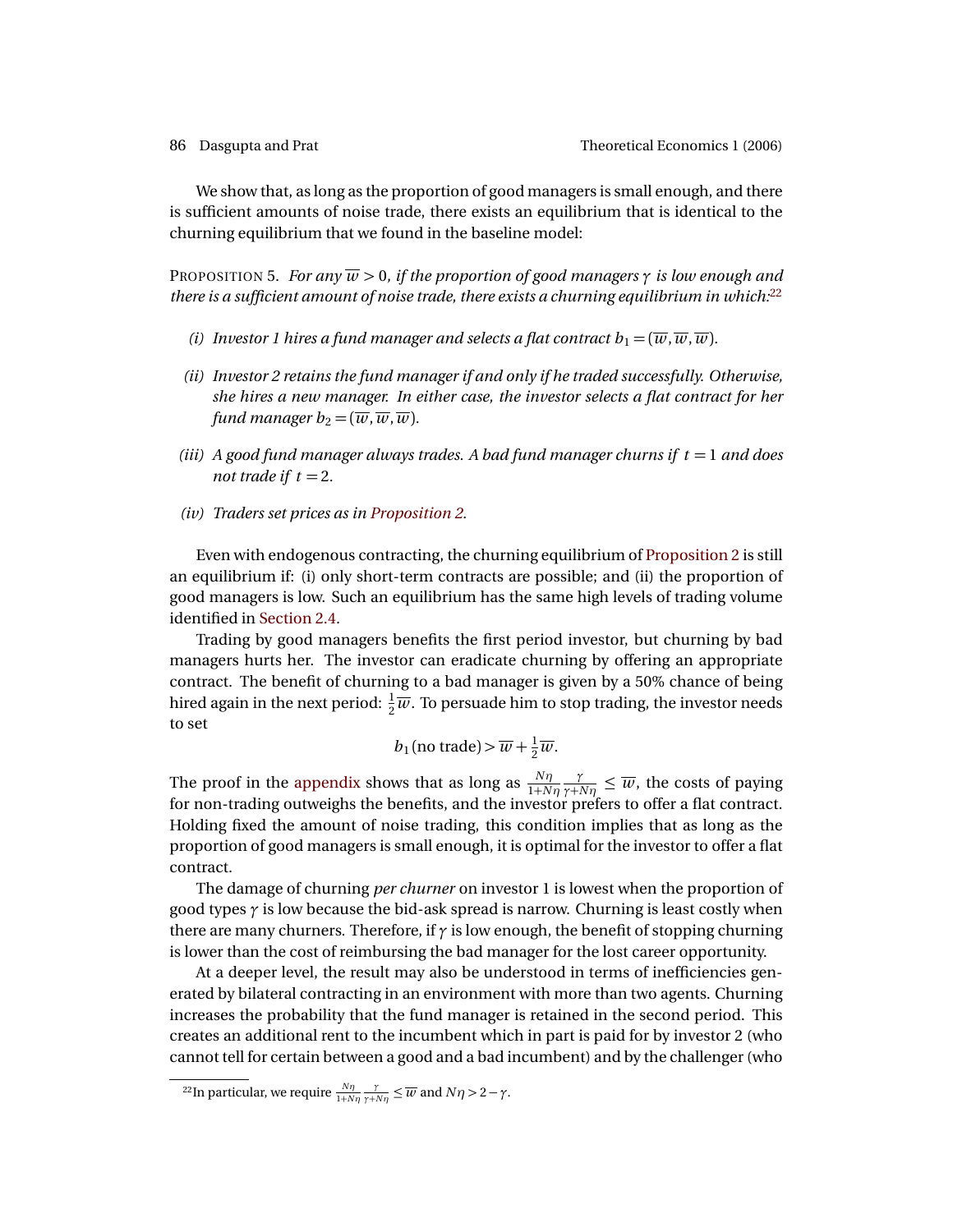<span id="page-20-3"></span>is hired with a lower probability).<sup>[23](#page-20-2)</sup> As investor 1 and the incumbent do not internalize the cost that churning imposes on the other two parties, they find it optimal to sign a contract that does not prevent churning. That is why full bilateral contracting can still lead to socially inefficient outcomes.

When we reduce the proportion of informed traders holding fixed the minimum fee that must be paid to fund managers, it is natural to wonder whether delegation is still optimal for investors. The proof in the [appendix](#page-20-1) shows that this is indeed the case as long as  $N\eta > 2 - \gamma$ , that is, as long as there is enough noise trade. The presence of such noise trade creates sufficient opportunities to make positive profits from trading, thus making delegation via uncontingent contracts optimal even when bad managers churn and good managers are rare.

## 4. CONCLUSION

<span id="page-20-0"></span>In this paper we have studied the equilibrium features of a financial market in which a non-negligible share of the market participants are fund managers who face career concerns. These features differ markedly from the features of a standard market: prices are less informative and there is more trade. Uninformed fund manager engage in churning and in equilibrium they behave as if they were noise traders.

While we have examined several extensions of our model, many interesting avenues of research remain unexplored. First, it would be interesting to enlarge the set of assets and trades to make the analysis more comparable to standard financial models such as CAPM. It would also be important to introduce an element of risk-aversion for both investors and fund managers. Second, our results were derived in a static trading game. Each security lasts for one period only and trade occurs at one specified instant. One should consider a richer setting in which both trading activity and career concerns display their effects over time. Finally, as we discussed in the introduction, the present model may contribute towards a solution to the trade volume puzzle. But then one should ask how the career concerns explanation fares compared to the over-confidence explanation [\(Kyle and Wang](#page-25-7) [1997\)](#page-25-7).

To conclude, we briefly consider some of the empirical implications of our work. Our theory suggests that increasing level of institutional ownership in financial markets should lead to higher volume over time. Our theory is, thus, falsifiable: if an increase in the share of institutional trading is, ceteris paribus, accompanied by a decrease in trading volume, we should reject the career concerns explanation. For the period 1955– 1988 on the NYSE, [Dow and Gorton](#page-25-8) [\(1997\)](#page-25-8) regress turnover on institutional ownership and real commissions and find that the coefficient on institutional ownership is positive and significant. Our theory also suggests a cross-sectional implication: stocks with high institutional ownership should have, ceteris paribus, higher turnover. The recent work of [Dennis and Strickland](#page-25-15) [\(2002\)](#page-25-15) shows that stocks owned by institutions have higher abnormal turnover on days with big market movements.

<span id="page-20-2"></span><span id="page-20-1"></span><sup>&</sup>lt;sup>23</sup>This second kind of externality is present even when there are long term contracts.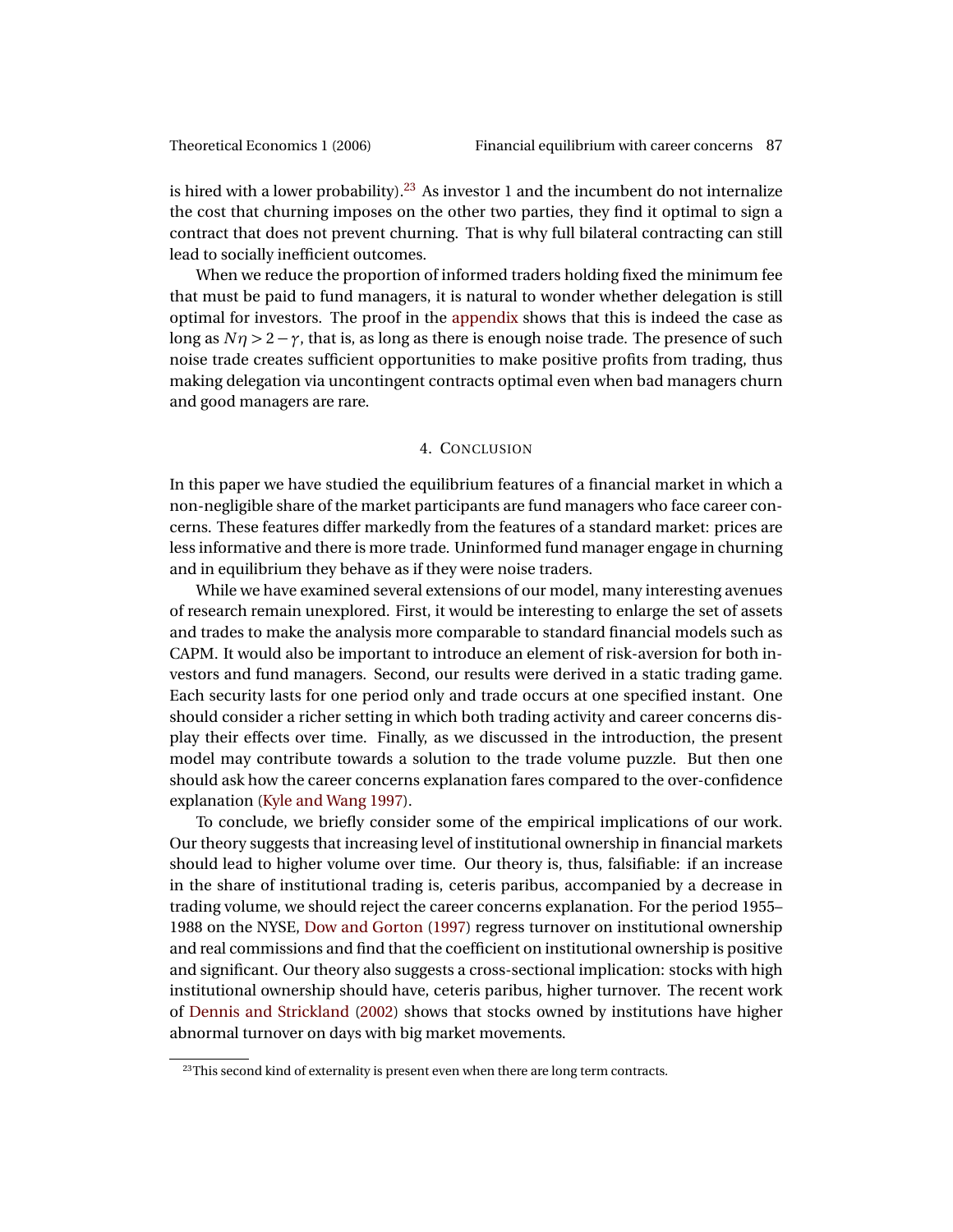and he never sells because

# APPENDIX: OMITTED PROOFS

PROOF OF P[ROPOSITION](#page-8-2) 1. The presence of noise traders ensures that  $p_t^A < 1$  and  $p_t^B > 1$ 0 for all *t*. The fund manager of type  $\theta = g$  will buy as long as

$$
p_t^A \leq v_t.
$$

Thus, the good fund manager will buy if he knows that  $v_t = 1$ , which in turn implies that  $p_t^A > \frac{1}{2}$  $\frac{1}{2}$ . Similarly, the fact that the good fund manager will sell if he knows that  $v_t = 0$ implies that  $p_t^B < \frac{1}{2}$  $\frac{1}{2}$ . For a fund manager with  $\theta = b$ , the expected value of the asset is  $E[v]$ . The bad fund manager never buys because

$$
E[v_t] = \frac{1}{2} < p_t^A
$$
\n
$$
E[v] = \frac{1}{2} > p_t^B. \qquad \Box
$$

PROOF OF P[ROPOSITION](#page-16-2) 3. Given the presence of noise traders, we know that prices satisfy  $p_t^A < 1$ ,  $p_t^B > 0$  for both  $t = 1$  and  $t = 2$ . Since there are no career concerns at  $t = 2$ , and because  $\alpha > 0$  it is easy to see that in any equilibrium managers must choose  $a_2 = s_2$ . Then prices at  $t = 2$  are given exactly as in the baseline model, so that expected returns generated by the fund manager are an increasing function of the principal's posterior  $\tilde{\gamma}$ . Thus, as in the baseline model, the investor retains fund managers for whom the posterior assessment  $\tilde{\gamma}(\chi_1) > \gamma$ . Now consider  $t = 1$  strategies. To begin, notice that in any equilibrium when *α* is sufficiently small, if  $\frac{1}{2}(r(1) + r(-1)) > r(0)$  fund managers who do not receive information will churn. Suppose that  $r(1) \ge r(0) \ge r(-1)$ , and that there is an equilibrium with no churning at  $t = 1$ . Consider the payoffs to the informed (good) manager. When  $v_1 = 1$ 

$$
\pi(a_1 = 1) = \beta + \alpha(1 - p_1^A) + r(1)\pi_2^*
$$
  
\n
$$
\pi(a_1 = 0) = \beta + \alpha(p_1^B - 1) + r(-1)\pi_2^*
$$
  
\n
$$
\pi(a_1 = \emptyset) = \beta + r(0)\pi_2^*,
$$

where  $\pi^*$  $\frac{k}{2}$  represents payoff from optimal behavior at *t* = 2. Notice that  $\pi^*_2 \ge \beta > 0$ . For  $\alpha > 0$ ,  $r(1) \ge r(-1) \Rightarrow \pi(a_1 = 1) > \pi(a_1 = 0)$  and  $r(1) \ge r(0) \Rightarrow \pi(a_1 = 1) > \pi(a_1 = \emptyset)$ . Thus, when  $v_1 = 1$  good managers will play  $a_1 = 1$ . It is easy to check that when  $v_1 = 0$ , good managers will play  $a_1 = 0$ . Thus, good managers always play  $a_1 = s_1$ . Given the small fringe of naive managers, the investor's beliefs upon seeing zero return are not arbitrary. They must (at least) be consistent with the equilibrium behavior of good fund managers. Thus, upon observing  $\chi_1 = 0$ , the investor knows that the manager cannot be of type  $\theta = g$ , and thus optimally,  $r(0) = 0$ . Under the maintained hypothesis, this implies that  $r(-1) = 0$ . The two possible cases are  $r(1) = r(0) = r(-1) = 0$  (the manager is replaced for sure) and  $r(1) > r(0) = r(-1) = 0$ . But under any arbitrary mixed strategy chosen by the bad managers, it must be the case that  $\tilde{\gamma}(\chi_1 > 0) > \gamma$ . Thus,  $r(1) = 0$  cannot be optimal for the investor. Thus,  $r(1) > 0$ , which implies that  $\frac{1}{2}(r(1) + r(-1)) > r(0)$ , and thus non-naive managers of type  $\theta = b$  will churn.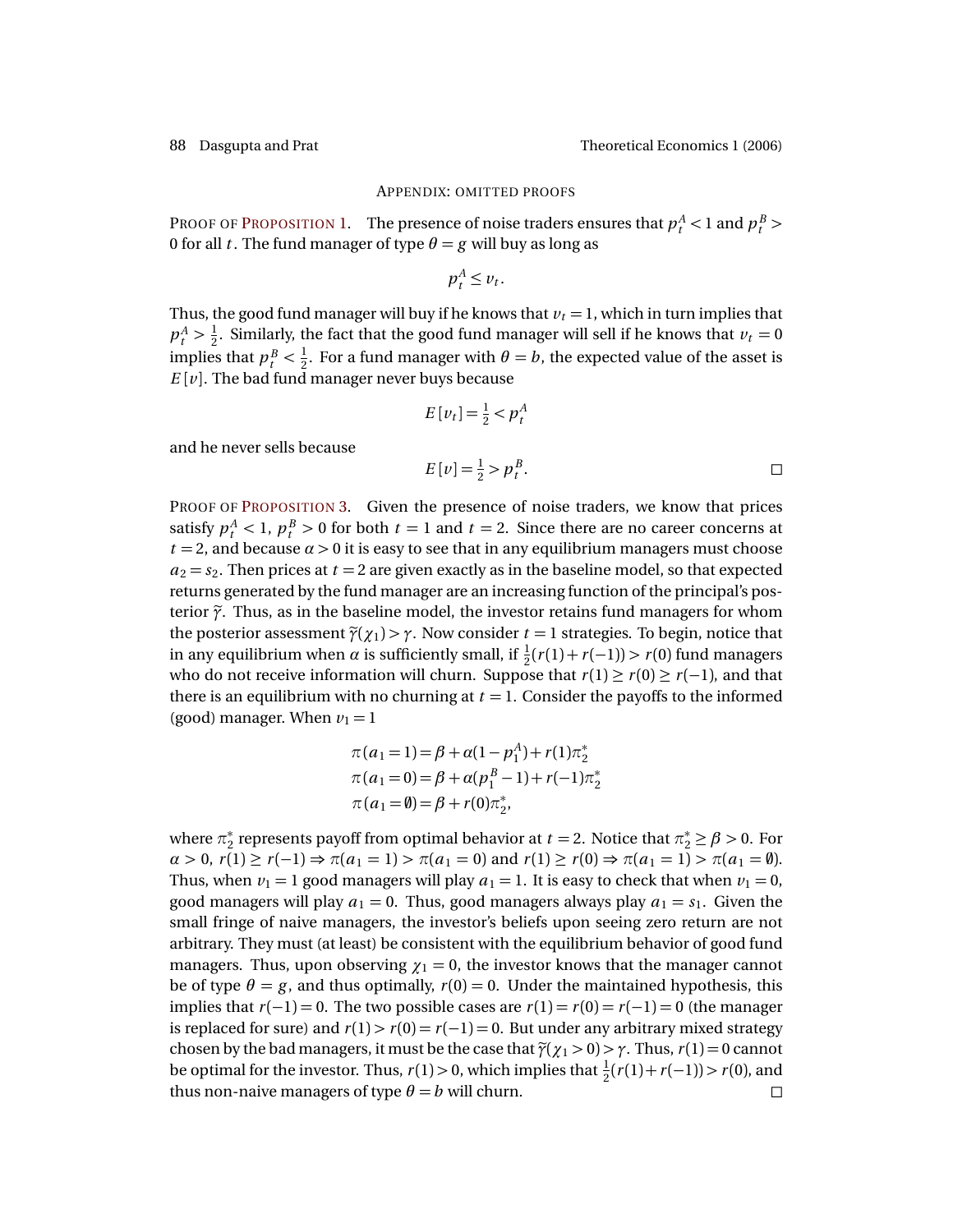PROOF OF P[ROPOSITION](#page-17-1) 4. We use the following notation for unconditional probabilities:

$$
\rho = \gamma \rho_g + (1 - \gamma) \rho_b = \Pr(s = v)
$$
  
\n
$$
\tau = \gamma \tau_g + (1 - \gamma) \tau_b = \Pr(s = 1 - v),
$$

which implies

$$
1-\rho-\tau = \Pr(s=\emptyset).
$$

Consider the first part of the proposition. Suppose that  $\rho_g + \tau_g > \rho_b + \tau_b$ . It is clear that in the second period, due to the lack of career concerns, managers set  $a = s$ . Let  $\tilde{\gamma}$ be the principal's posterior, which, as in the baseline model, is shared by market makers. Define

$$
\widetilde{\rho} = \widetilde{\gamma}\rho_g + (1 - \widetilde{\gamma})\rho_b \n\widetilde{\tau} = \widetilde{\gamma}\tau_g + (1 - \widetilde{\gamma})\tau_b.
$$

Then it is easy to see that prices at  $t = 2$  are as follows:<sup>[24](#page-22-0)</sup>

$$
p_2^A(\widetilde{\gamma}) = \frac{\widetilde{\rho} + \frac{1}{2}N\eta}{\widetilde{\rho} + \widetilde{\tau} + N\eta}, \quad p_2^B = 1 - p_2^A.
$$

The expected return generated by the fund manager at  $t = 2$  is given by

$$
\widetilde{\rho}(1 - p_2^A(\widetilde{\gamma})) + \widetilde{\tau}(0 - p_2^A(\widetilde{\gamma})) = \widetilde{\rho} - p_2^A(\widetilde{\gamma})(\widetilde{\rho} + \widetilde{\tau})
$$

$$
= \frac{N\eta}{2} \frac{\widetilde{\rho} - \widetilde{\tau}}{\widetilde{\rho} + \widetilde{\tau} + N\eta},
$$

which is increasing in  $\tilde{\gamma}$  since  $\tilde{\rho}$  increases in  $\tilde{\gamma}$  and  $\tilde{\tau}$  decreases in  $\tilde{\gamma}$ . Thus the manager is retained if and only if  $\tilde{\gamma} \geq \gamma$ . Since everyone trades at  $t = 1$ , it is easy to see that  $\tilde{\gamma}(x_1 > 0) > \gamma$  and  $\tilde{\gamma}(x_1 < 0) < \gamma$ , and thus  $r(1) = 1$  and  $r(-1) = 0$ , reusing the notation introduced above. Consider  $\tilde{\gamma}(\gamma_1 = 0)$ . Since the only agents who do not trade at  $t = 1$ are the naive managers who receive no information, we have

$$
\widetilde{\gamma}\left(\chi_1=0\right)=\Pr(\theta=g\mid \chi_1=0)=\frac{\gamma\Pr(\chi_1=0\mid \theta=g)}{\Pr(\chi_1=0)}=\frac{\gamma\mu(1-\rho_g-\tau_g)}{\mu(1-\rho-\tau)}<\gamma.
$$

Thus,  $r(0) = 0$ . Therefore  $r(1) > r(0) = r(-1) = 0$ . It is then immediate that the manager's best response is as outlined in the putative equilibrium strategies.

Now suppose that  $\rho_g + \tau_g \le \rho_b + \tau_b$ . If the equilibrium strategies are as above, then as before, the agent is kept if and only if  $\tilde{\gamma} \geq \gamma$ . Again, under the putative equilibrium strategies,  $\tilde{\gamma}(x_1 > 0) > \gamma$  and  $\tilde{\gamma}(x_1 < 0) < \gamma$ , and thus  $r(1) = 1$  and  $r(-1) = 0$ . However, when  $\rho_g + \tau_g \le \rho_b + \tau_b$ ,  $\tilde{\gamma}(\chi_1 = 0) \ge \gamma$ , and thus  $r(0) = 1$ . Consider the payoffs to a trader who receives a period 1 signal  $s = \emptyset$ . Given the retention probabilities induced

<span id="page-22-0"></span><sup>&</sup>lt;sup>24</sup>Note that when we set  $\rho_g = 1$ , and  $\rho_b = \tau_g = \tau_b = 0$  to return to the baseline model, we get  $\tilde{\rho} = \tilde{\gamma}$  and  $\tilde{\tau} = 0$ , so that  $p_2^A(\tilde{\gamma}) = \frac{1}{2}(2\tilde{\gamma} + N\eta)/(\tilde{\gamma} + N\eta)$  exactly as before.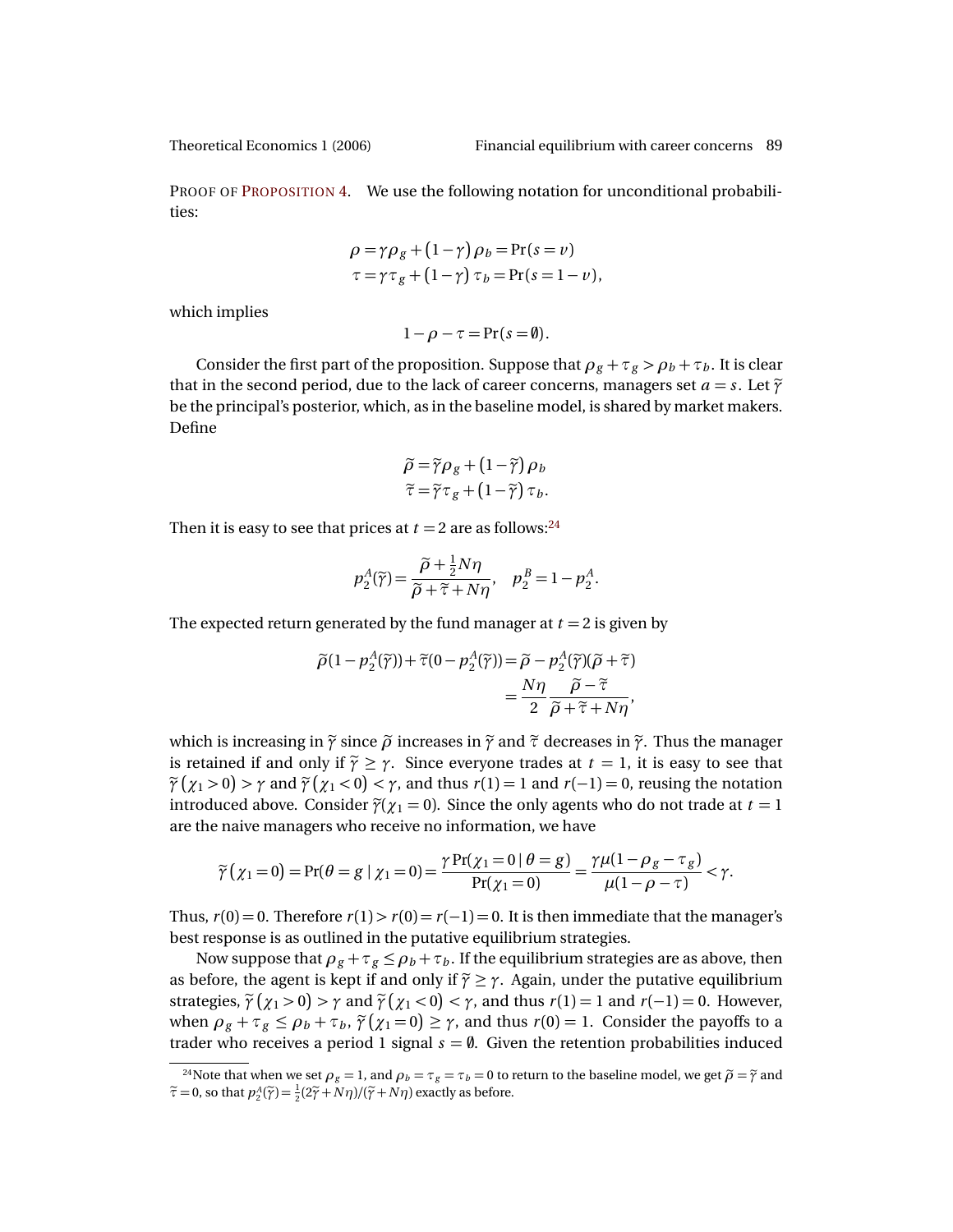by equilibrium behavior, trading without information leads to an expected payoff of *β* + 1  $\frac{1}{2}$ β as *α* → 0, while not trading without information leads to an expected payoff of β + *β*. Clearly, then, it is not optimal to churn, and the strategies outlined above cannot constitute an equilibrium.

For the second part of the proposition, suppose  $a_2 = s_2$ . As in the first part, the agent is kept if and only if  $\tilde{\gamma} \geq \gamma$ . Suppose  $a_1 = s_1$ . The principal's belief is

$$
\widetilde{\gamma}(\chi_1) = \Pr(\theta = g \mid \chi_1) = \begin{cases}\n\gamma \rho_g/\rho & \text{if } \chi_1 > 0 \\
\gamma (1 - \rho_g - \tau_g)/(1 - \rho - \tau) & \text{if } \chi_1 = 0 \\
\gamma \tau_g/\tau & \text{if } \chi_1 < 0.\n\end{cases}
$$

If  $\rho_g + \tau_g > \rho_b + \tau_b$ ,

$$
\frac{1-\rho_g-\tau_g}{1-\rho-\tau} < 1
$$

and  $\tilde{\gamma}(\emptyset) < \gamma$ : a fund manager who does not trade gets fired. Instead, by [\(2\)](#page-17-2),

$$
\frac{\rho_g}{\rho} > 1,
$$

and  $\tilde{\gamma}(1) > \gamma$ : a fund manager who trades correctly is retained. It is then clear that for  $\alpha$ small enough, a fund manager who observes  $s_1 = \emptyset$  prefers to play  $a_1 = \{0, 1\}$  rather than  $a_1 = \emptyset.$ 

PROOF OF P[ROPOSITION](#page-19-1) 5. In the second period, the optimal contract is the flat wage  $b_2 = (\overline{w}, \overline{w}, \overline{w})$ . It is the cheapest compensation and induces optimal behavior on the part of the fund manager (who is indifferent).

If the first-period investor offers a flat wage  $b_1 = (\overline{w}, \overline{w}, \overline{w})$ , it is easy to see that the continuation equilibrium is as in the statement of the proposition. Following familiar lines, we can also compute the first-period investor's expected payoff:

$$
u^C = \gamma (1 - p_1^A) + (1 - \gamma)(\frac{1}{2} - p_1^A) - \overline{w}
$$
  
=  $\frac{1}{2}\gamma \frac{N\eta}{1 + N\eta} - \overline{w}$ .

The flat wage  $b_1 = (\overline{w}, \overline{w}, \overline{w})$  offers the lowest compensation; induces the good type to behave optimally; but induces the bad type to churn. The only way in which the firstperiod investor can improve his expected payoff is by dissuading a bad fund manager from churning. The cheapest way to achieve this is to increase  $b_1$  (no trade) up to a level at which a bad fund manager is exactly indifferent between churning and not trading. This is done by keeping  $b_1$  (success)  $=b_1$  (failure)  $=\overline{w}$  and setting  $b_1$  (no trade)  $=\overline{w}+\frac{1}{2}$  $rac{1}{2}\overline{w}$ .

If the fund manager is good, the first-period investor's payoff is now (note that traders realize that only good managers trade and change prices accordingly)

$$
\frac{1}{2}\frac{N\eta}{\gamma+N\eta}-\overline{w}.
$$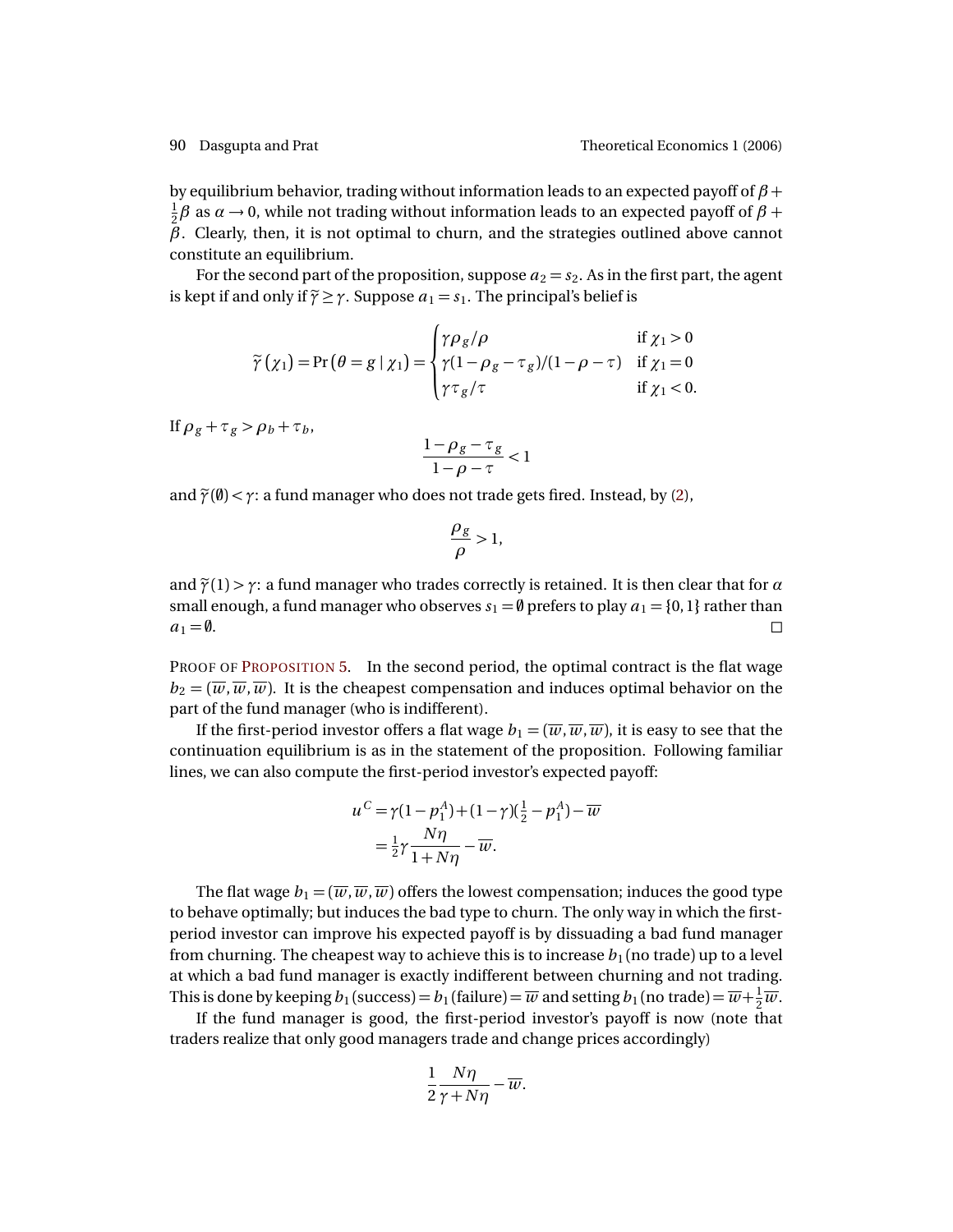If instead the fund manager is bad, the payoff is just  $-\frac{3}{2}$  $\frac{3}{2}\overline{w}$ . Hence, the maximum expected payoff with no churning is

$$
u^{NC} = \frac{1}{2}\gamma \frac{N\eta}{\gamma + N\eta} - \overline{w} - \frac{1}{2}(1 - \gamma)\,\overline{w}.
$$

The difference between the expected payoff with churning and without is

$$
u^{C} - u^{NC} = \frac{1}{2}\gamma \left(\frac{N\eta}{1+N\eta} - \frac{N\eta}{\gamma + N\eta}\right) + \frac{1}{2}(1-\gamma)\overline{w}
$$
  

$$
= \frac{1}{2}\gamma \frac{(\gamma - 1)N\eta}{(1+N\eta)(\gamma + N\eta)} + \frac{1}{2}(1-\gamma)\overline{w}
$$
  

$$
= \frac{1}{2}(1-\gamma)\left(\overline{w} - \frac{\gamma N\eta}{(1+N\eta)(\gamma + N\eta)}\right),
$$

which is positive when  $\overline{w} \ge \gamma N \eta / ((1 + N \eta)(\gamma + N \eta)).$ 

The condition imposes a lower bound on  $\overline{w}.$  From the definition of  $u^C$ , it is clear that  $\overline{w} \leq \frac{1}{2}$  $\frac{1}{2} \gamma N \eta/(1+N\eta)$  for delegation to be optimal. The lower bound must be smaller than the upper bound:

$$
\frac{1}{2}\gamma \frac{N\eta}{1+N\eta} \ge \frac{N\eta}{1+N\eta} \frac{\gamma}{\gamma+N\eta},
$$

which implies that  $\gamma + N\eta \geq 2$ .

### **REFERENCES**

<span id="page-24-0"></span>Allen, Franklin (2001), "Do financial institutions matter?" *Journal of Finance*, 56, 1165– 1175. [[67](#page-0-1)]

<span id="page-24-5"></span>Allen, Franklin and Gary Gorton (1993), "Churning bubbles." *Review of Economic Studies*, 60, 813–836. [[72](#page-5-0)]

<span id="page-24-6"></span>Berk, Jonathan and Richard Green (2004), "Mutual fund flows and performance in rational markets." *Journal of Political Economy*, 12, 1269–1295. [[72](#page-5-0)]

<span id="page-24-4"></span>Bhattacharya, Sudipto (2002), "Delegated funds management: incentives and behavior." Unpublished paper, London School of Economics. [[71](#page-4-1)]

<span id="page-24-3"></span>Brunnermeier, Markus K. (2000), *Asset Pricing under Asymmetric Information: Bubbles, Crashes, Technical Analysis, and Herding*. Oxford University Press, Oxford. [[70](#page-3-1)]

<span id="page-24-1"></span>Chevalier, Judith and Glenn Ellison (1997), "Risk taking by mutual funds as a response to incentives." *Journal of Political Economy*, 105, 1167–1200. [[68,](#page-1-6) [70,](#page-3-1) [81](#page-14-0)]

<span id="page-24-2"></span>Chevalier, Judith and Glenn Ellison (1999), "Career concerns of mutual fund managers." *Quarterly Journal of Economics*, 114, 389–432. [[69](#page-2-0)]

<span id="page-24-7"></span>Cuoco, Domenico and Ron Kaniel (2001), "Equilibrium prices in the presence of delegated portfolio management." Working paper, University of Pennsylvania. [[72](#page-5-0)]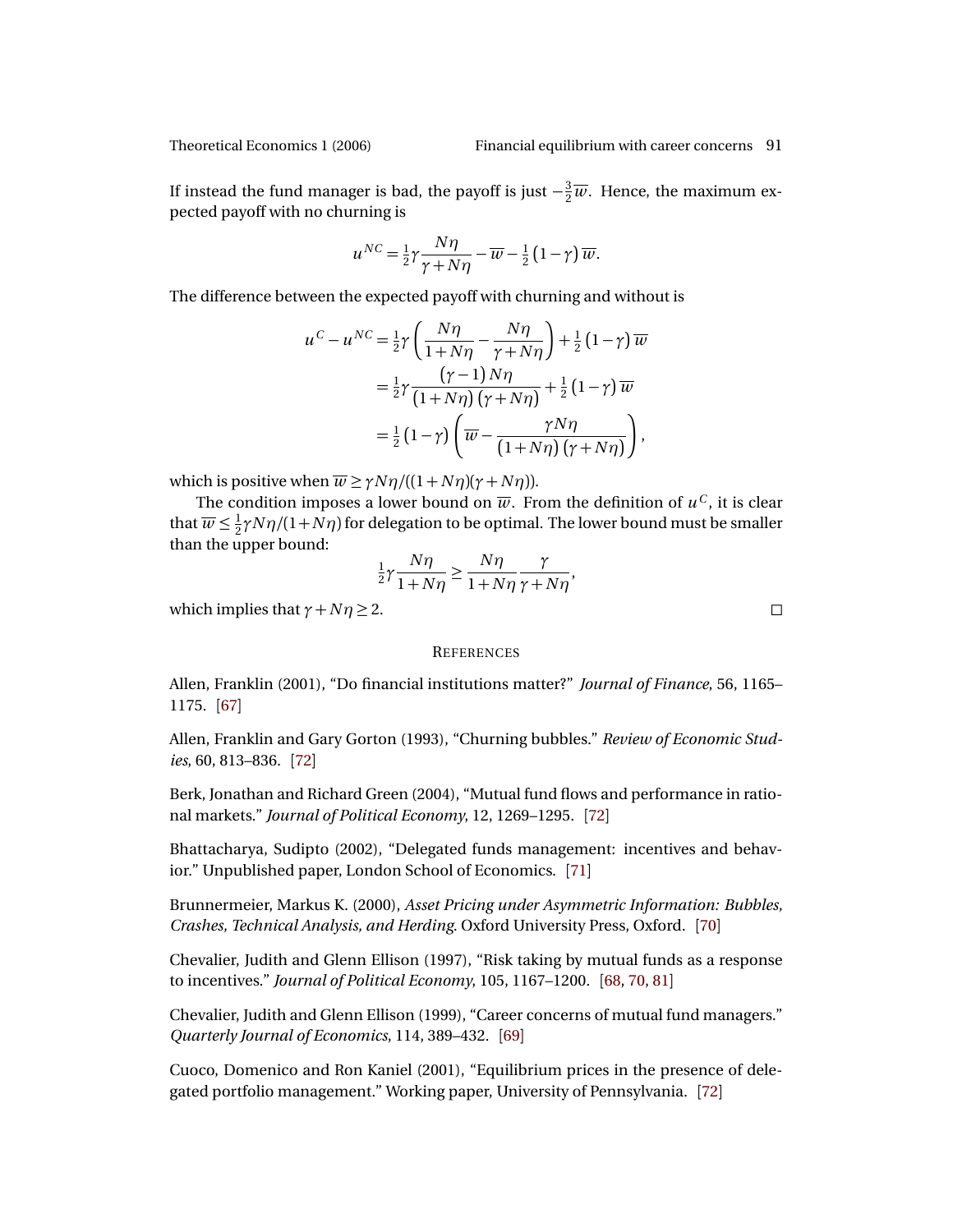<span id="page-25-9"></span>Dasgupta, Amil and Andrea Prat (2005), "Asset price dynamics when traders care about reputation." Discussion Paper 5372, CEPR, London. [[72,](#page-5-0) [74](#page-7-2)]

<span id="page-25-6"></span>De Bondt, Werner F. M. and Richard H. Thaler (1995), "Financial decision-making in markets and firms: a behavioral perspective." In *Finance (Handbooks in Operations Research and Management Science, Volume 9)* (Robert A. Jarrow, Vojislav Maksimovic, and William T. Ziemba, eds.), 385–410, Elsevier, Amsterdam. [[71](#page-4-1)]

<span id="page-25-15"></span>Dennis, Patrick and Deon Strickland (2002), "Who blinks in volatile markets, individuals or institutions?" *Journal of Finance*, 57, 1923–1950. [[87](#page-20-3)]

<span id="page-25-8"></span>Dow, James and Gary Gorton (1997), "Noise trading, delegated portfolio management, and economic welfare." *Journal of Political Economy*, 105, 1024–1050. [[71,](#page-4-1) [87](#page-20-3)]

<span id="page-25-14"></span>Economist (2003), "A survey of asset management." 5 July. [[81](#page-14-0)]

<span id="page-25-3"></span>Elton, Edwin J., Martin J. Gruber, and Christopher R. Blake (2003), "Incentive fees and mutual funds." *Journal of Finance*, 58, 779–804. [[68](#page-1-6)]

<span id="page-25-5"></span>Glaser, Markus and Martin Weber (2003), "Overconfindence and trading volume." Discussion Paper 3941, CEPR, London. [[71](#page-4-1)]

<span id="page-25-11"></span>Glosten, Lawrence R. and Paul R. Milgrom (1985), "Bid, ask and transaction prices in a specialist market with heterogeneously informed traders." *Journal of Financial Economics*, 14, 71–100. [[74](#page-7-2)]

<span id="page-25-4"></span>Grossman, Sanford J. and Joseph E. Stiglitz (1980), "On the impossibility of informationally efficient markets." *American Economic Review*, 70, 393–408. [[69,](#page-2-0) [70](#page-3-1)]

<span id="page-25-13"></span>Gruber, Martin J. (1996), "Another puzzle: the growth in actively managed mutual funds." *Journal of Finance*, 51, 783–810. [[81](#page-14-0)]

<span id="page-25-10"></span>Gümbel, Alexander (2005), "Trading on short-term information." *Journal of Institutional and Theoretical Economics*, 161, 428–462. [[72](#page-5-0)]

<span id="page-25-2"></span>Holmström, Bengt (1999), "Managerial incentive problems: a dynamic perspective." *Review of Economic Studies*, 66, 169–182. [[68](#page-1-6)]

<span id="page-25-1"></span>Holmström, Bengt and Joan Ricart i Costa (1986), "Managerial incentives and capital management." *Quarterly Journal of Economics*, 101, 835–860. [[68](#page-1-6)]

<span id="page-25-0"></span>Ippolito, Richard A. (1992), "Consumer reaction to measures of poor quality: evidence from the mutual fund industry." *Journal of Law and Economics*, 35, 45–70. [[68](#page-1-6)]

<span id="page-25-12"></span>Kyle, Albert S. (1985), "Continuous auctions and insider trading." *Econometrica*, 53, 1315–1335. [[74](#page-7-2)]

<span id="page-25-7"></span>Kyle, Albert S. and F. Albert Wang (1997), "Speculation duopoly with agreement to disagree: can overconfidence survive the market tests?" *Journal of Finance*, 52, 2073–2090. [[71,](#page-4-1) [87](#page-20-3)]